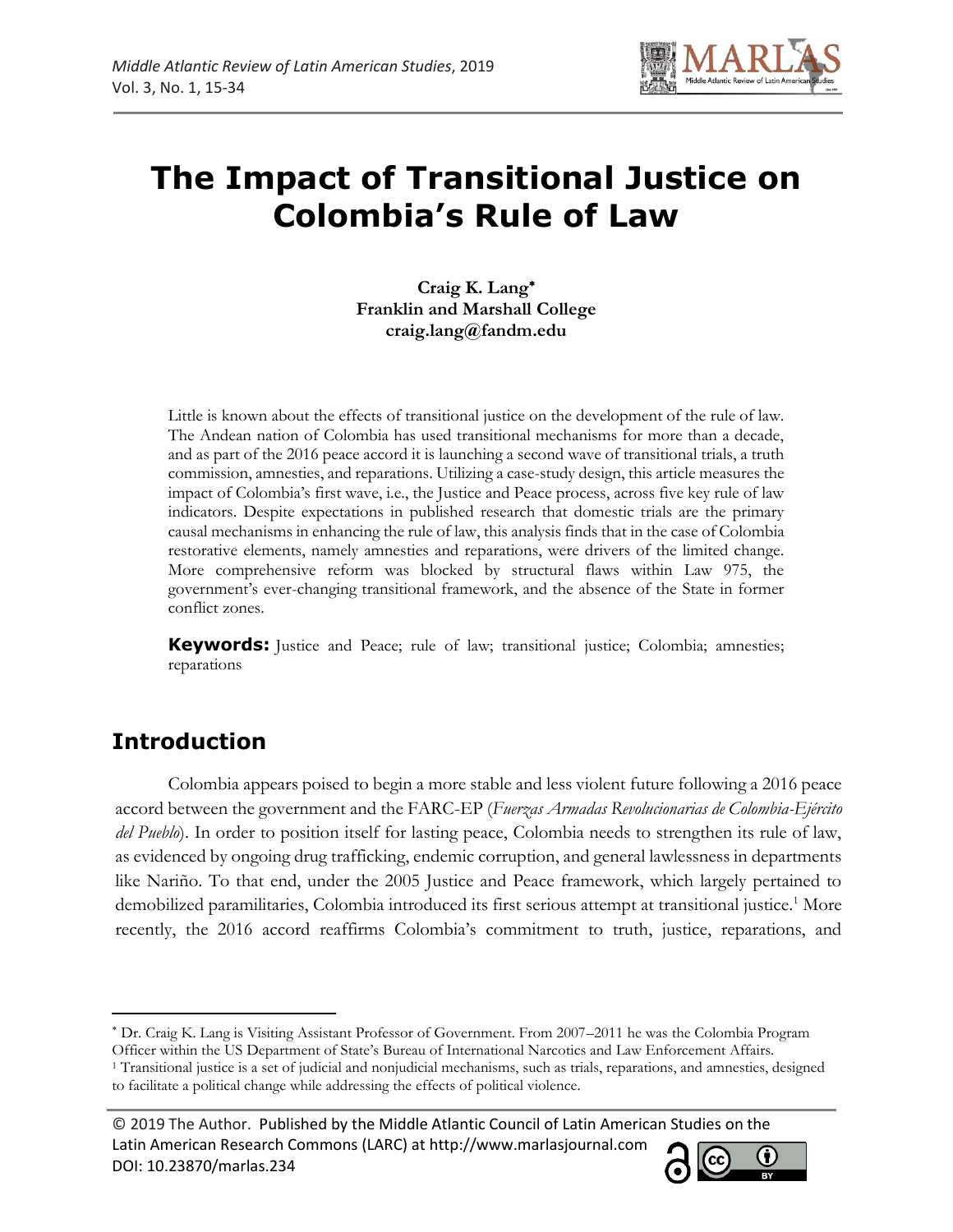nonrepetition, albeit with some changes. Yet, despite Colombia's need to move forward, little scholarly work has been done to measure State-level effects of the Justice and Peace process.

Consequently, it is fair to ask whether this initial wave of transitional justice made a difference; namely, did it help or deter the development of the rule of law within this conflicted state? Moreover, if there is an effect(s), how and where did change(s) occur? These two questions are the basis of this analysis, and they are important ones considering that Colombia's second wave of transitional justice is underway, and many Colombians, including President Iván Duque, want to modify elements within the new accord.<sup>2</sup>

Although great strides have been made in ending Colombia's overall conflict, the country is still not fully at peace, as illustrated by continued actions by the ELN guerrillas (*Ejército de Liberación Nacional*) and criminal groups known as *Bandas Criminales*, or BACRIM, that engage in many types of illicit activities. Consequently, one drop of transitional justice is likely insufficient to produce a tidal wave of change. However, in line with the expectations by analysts (Sikkink 2011; Weiffen 2012), some measurable improvements should be observed from the Justice and Peace proceedings.

Unfortunately, this study finds that the ability of transitional justice to deliver improvements in the rule of law was not automatic. Although there were some minor, positive changes linked to reparations and amnesties, more comprehensive reform was stymied by the absence of the State in former conflict regions and by the failure to fully implement what was promised. Moreover, the structure of Colombia's first meaningful attempt at transitional justice was flawed.

Before delving into the analysis, this article begins by situating itself within the analytical literature and identifies how this study begins to help us understand the relationship and causal mechanisms between transitional justice and the rule of law. This section is followed by an explanation of our research methodology and Colombia's transitional justice framework. It then proceeds with the analysis before concluding with several Colombia-specific observations, as well as highlighting areas for further inquiry.

# **What We Know**

 $\overline{\phantom{a}}$ 

Traditionally, scholars have measured the effects of transitional justice on promoting democracy or maintaining peace. For instance, Olsen, Payne, and Reiter (2010) find that a "justice balance," which uses accountability proceedings alongside restorative mechanisms, is positively correlated to improving democracy and human rights. In relation to the rule of law, there is an incomplete, yet emerging, body of scholarship dedicated to understanding the relationship between this element and transitional justice.

<sup>2</sup> President Duque wants to limit the scope of what are considered political crimes (Weymouth 2018, B3).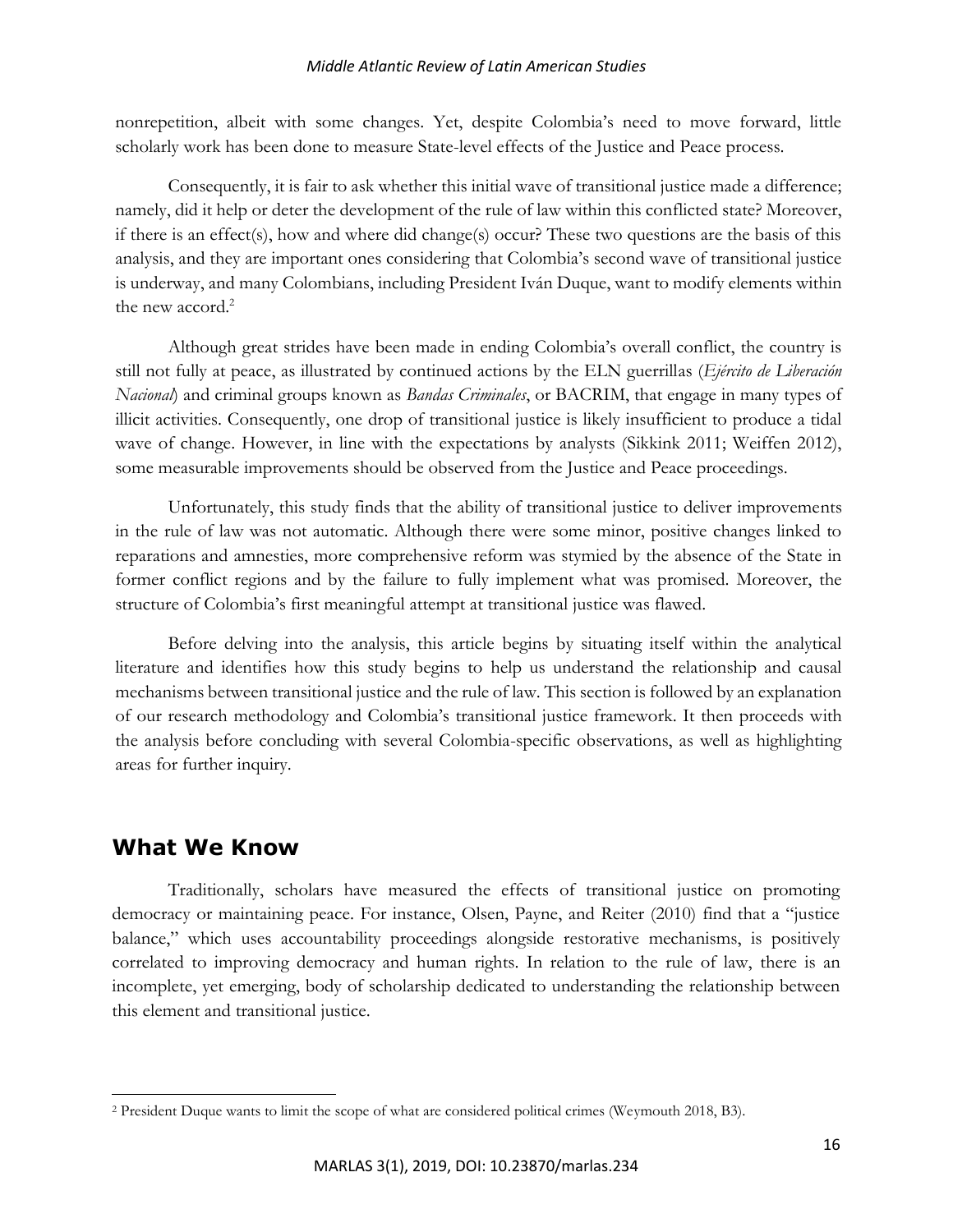Helping construct a theoretical edifice for such a relationship, Stromseth, Wippman, and Brooks (2006) foresee a connection between transitional justice and the rule of law when trials have a demonstration effect. The demonstration effect is powerful because it signals to society that by holding accountable previously "untouchable" individuals, impunity is no longer tolerated. Conversely, if trials are conducted in a manner that demonstrates bias or lack of transparency, transitional justice can have a negative effect. Building upon this framework, a series of more recent empirical studies test these assumptions.

Based upon an examination of law and order scores, Sikkink (2011) finds that the development of the rule of law in several Latin American states went hand in hand with domestic human rights trials. Of the fourteen countries that used these proceedings in Latin America, ten of them had improved law and order scores; therefore: "human rights trials and the construction of the rule of law can be two simultaneous and mutually reinforcing processes" (Sikkiink 2012, 34). In another study, Weiffen (2012) discovered that in countries that used these same types of trials, the nations' mean rule of law scores were higher than in states that did not.<sup>3</sup>

Although these early studies are important, they do have limitations. For example, since the development of the rule of law is affected by multiple factors, it is possible that the changes identified were caused by other features. Moreover, it is likely that nonjudicial transitional justice mechanisms also helped improve the rule of law.

Providing one of the most comprehensive examinations of the rule of law in conflict environments, Haggard and Tiede (2014) evaluate a country's level of rule of law before, during, and after a civil war. Utilizing descriptive and inferential statistics, They find that the rule of law is largely path-dependent, i.e., that there is no difference in the rule of law pre-and post-conflict. While providing an important contribution, namely the need to consider path dependency, these authors did not control for a country's use of transitional justice. And, while not discussing transitional justice directly, they admit to limitations in their findings, primarily the inability to explain some country variations.<sup>4</sup>

In light of the varying methodologies and conflicting findings, it is apparent that questions and gaps remain. Although this single country case study cannot address all of them, it does test a potentially theory-affirming example. According to two of the aforementioned studies, transitional justice—particularly domestic trials—aid in the development of the rule of law. Colombia's Justice and Peace process relied heavily upon local courts to dispense truth, justice, and reparations. Therefore, this analysis tests whether the rule of law improved in Colombia because of its use of domestic trials.

<sup>3</sup> Colombia is not part of either the Sikkink or Weiffen studies.

<sup>4</sup> While the majority of countries measured did not have improvements in their rule of law, Haggard and Tiede's findings indicate that several countries that had "strong" or "modest improvements" did use transitional justice, such as Argentina, Croatia, and Peru.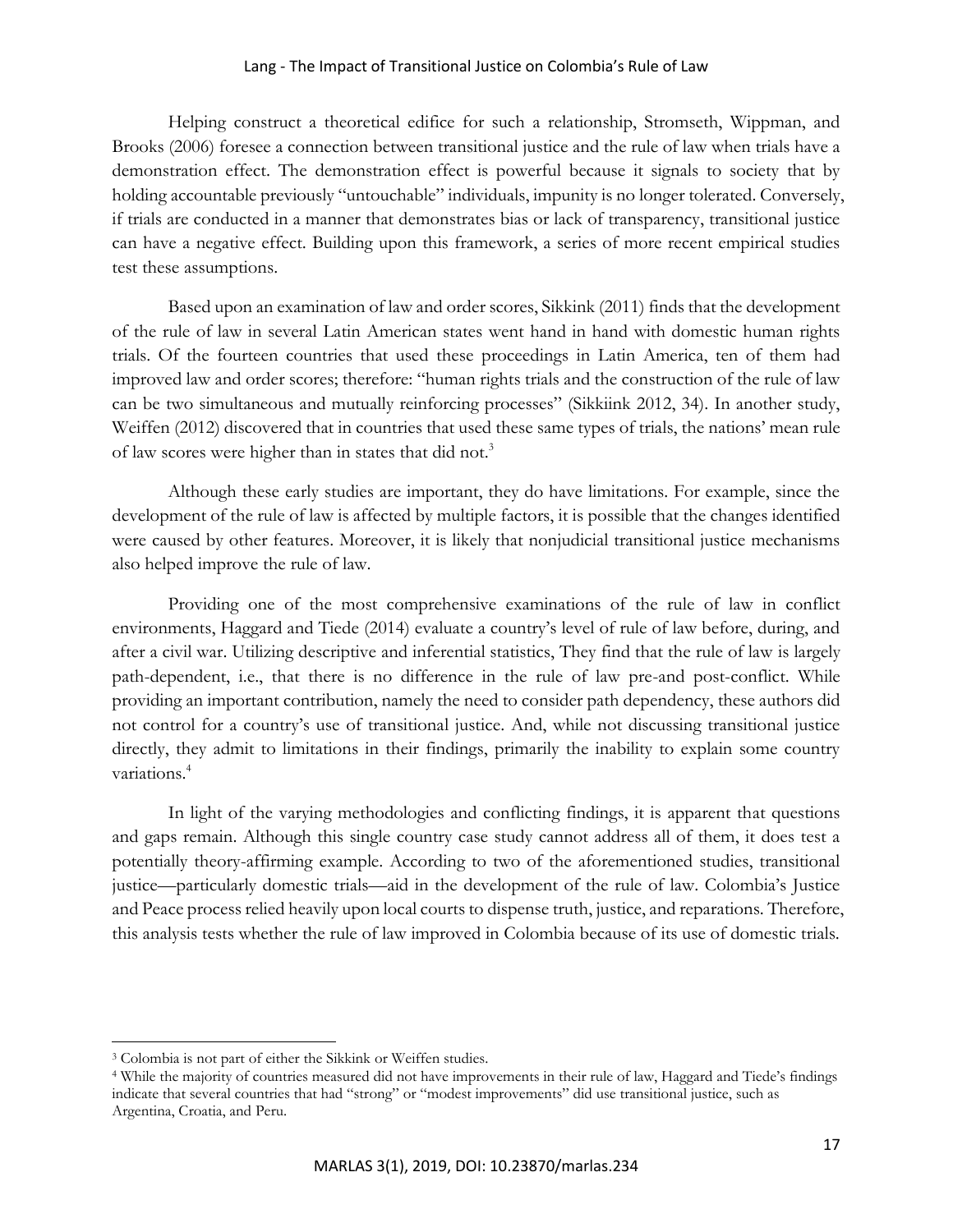# **Research Design**

 $\overline{\phantom{a}}$ 

In keeping with the definition of transitional justice in the Introduction, Colombia used domestic trials, truth-telling initiatives, reparations, and amnesties during the period under evaluation.<sup>5</sup> While defining the theoretical and operational boundaries of transitional justice is relatively straightforward, the dependent variable is more challenging. Like democracy, the rule of law can be operationalized in various ways, namely either through a procedural approach, which focuses on the institutions required to ensure that the law is general and equally applied (Waldron 2011), or, it can be a more maximalist concept, which accepts the procedural requirements and also adds substantive elements (Bedner 2010).

Unfortunately, due to the lack of theorization about the relationship between the rule of law and transitional justice, the literature does not explicitly state how and where transitional justice affects this variable. The lack of clarity is beginning to be addressed, and according to one analysis, the transitional justice literature expects its mechanisms to impact the procedural domain, by promoting equality before the law and strengthening judicial institutions, as well as the substantive realm, by ushering in normative changes (Lang 2017). Consequently, in this case, a comprehensive approach needs to be utilized to capture both the procedural and substantive expectations.

To that end, the impact of transitional justice is measured across five rule of law indicators. These measures encompass both the procedural and substantive domains and include the following: (1) a government subordinate to the law—that is, the government follows prewritten rules; (2) equality of all before the law—no one is above the law/the courts are impartial; (3) law and order exist protection from fellow citizens; (4) justice is predictable and efficient—the law is clear, known, and enforced in a timely manner; 5) human rights are protected—the State ensures fundamental rights (Kleinfeld  $2006$ ). $<sup>6</sup>$ </sup>

In terms of measuring each of these, whether the government followed the law and was held accountable for its conflict-related crimes is used to assess indicators (1) and (2). The numbers of kidnappings and conflict-related deaths, along with the level of political violence, serve as proxies for law and order (3), and land restitution along with the pace of judicial and reparation proceedings help us understand whether justice has been predictable and efficient (4). Finally, human rights protection (5) is measured by the State's ability to ensure nonrepetition of conflict-related crimes; more specifically, it evaluates the number of displacements and threats in Colombia's five most conflictprone departments.

Methodologically, a case study with process tracing was chosen to help isolate the effects of transitional justice by mitigating equifinality (George and Bennett 2005). This qualitative approach is

<sup>5</sup> Identifying which mechanisms were used was aided by the Transitional Justice Database Project [\(http://www.tjdbproject.com](http://www.tjdbproject.com/)) and this author's own fieldwork.

<sup>6</sup> While there are many other indicators, the five used here were chosen because of the literature's expectations of a relationship between them and transitional justice. Moreover, these five closely mirror those used by the World Justice Project and Worldwide Governance Rule of Law Indicators.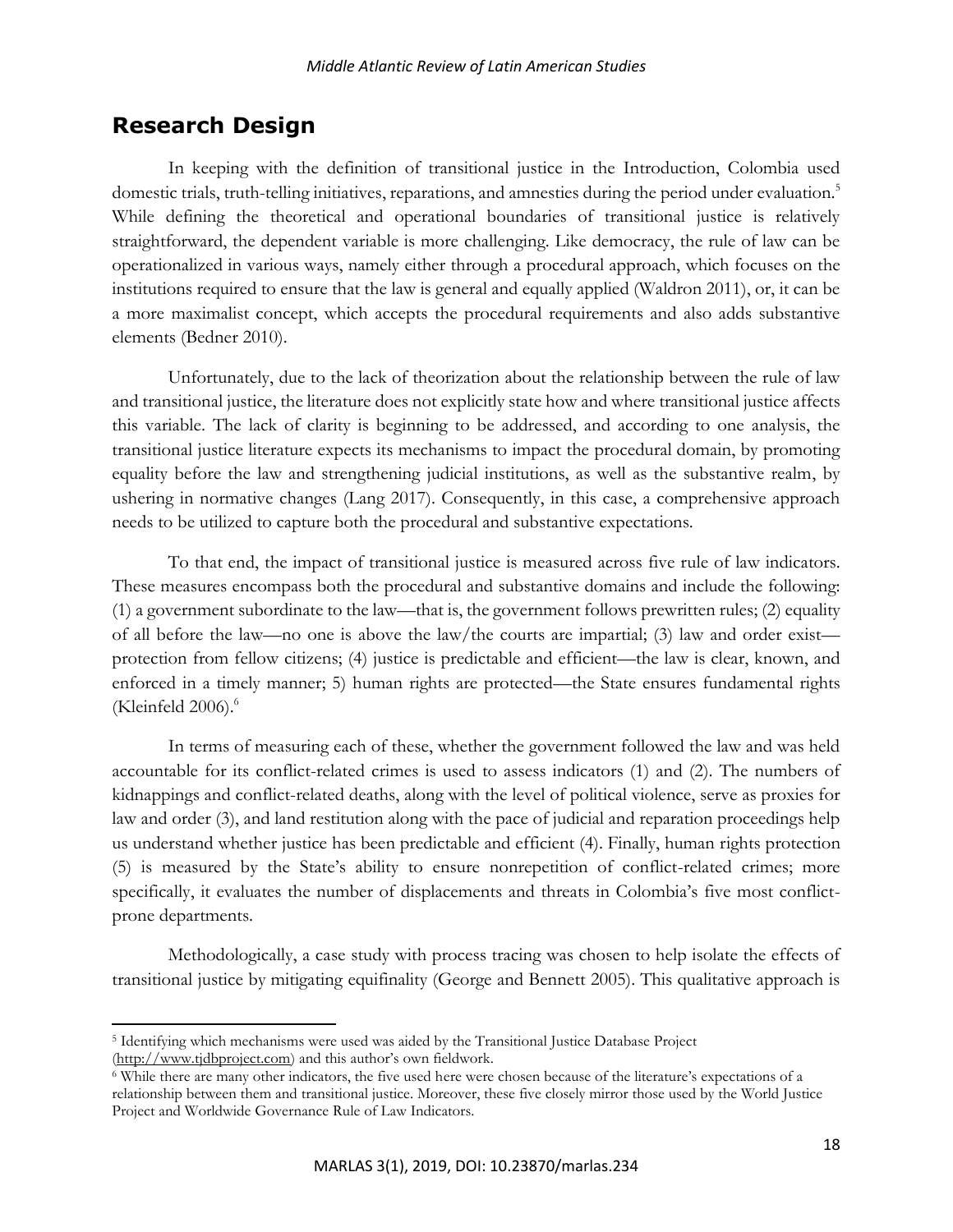also well suited to tracing the impact of each mechanism. Here, the case of Colombia is useful because it used four of the primary mechanisms of transitional justice, and, by examining this case over a decade, there are sufficient observations for the analysis.

Data for this study comes from twenty-nine interviews carried out by the author throughout Colombia from February to July 2016 and May through June 2018. Subjects were chosen due to their recognized expertise in either transitional justice or the rule of law, and included Colombian executive, congressional, and judicial officials at both the federal and local levels. In addition, members of civil society were interviewed.<sup>7</sup>

To fill in some of the gaps not covered by the interviews, all twenty semiannual or quarterly reports of the Organization of American States Mission to Support the Peace Process in Colombia (MAPP/OEA, hereafter MAPP) from 2004–2015 were evaluated. These reports provide an impartial, international evaluation of the implementation of transitional justice and the development of the rule of law, and these on-the-ground assessments are particularly useful since they report on the same issues over time.

This analysis limits its evaluation to only those transitional justice mechanisms implemented as part of the Justice and Peace Law, aka Law 975 (2005) and continues up to the Legal Framework for Peace (2012). Therefore, a logical beginning and termination point to evaluate the rule of law is immediately before 2005 through 2015, which is one year before the peace agreement with the FARC was signed and any new transitional justice mechanism began to be implemented.

# **Transitional Justice Framework**

 $\overline{\phantom{a}}$ 

Due to Colombia's long history with internal conflict, this Andean nation is no stranger to peace processes. Before the demobilization of its paramilitaries, Colombia demobilized five guerrilla groups between 1989 and 1994.<sup>8</sup> While significant, these accords were DDR-centric (disarmament, demobilization, and reintegration) and were usually accompanied by amnesties and pardons for the illegal combatants (Carrillo 2009, 141). Although individual guerrillas and paramilitaries have been tried in the past within regular courts, and modest reparations occasionally given by the State to local communities, Colombia's first meaningful attempt at transitional justice is the Justice and Peace Law (Restrepo 2012, 143–144).

<sup>7</sup> The Florida International University Office of Research Integrity (December 11, 2015, #104130) and the Franklin & Marshall College Institutional Review Board (April 23, 2018, #R\_1KloEjbG5ws44js) both approved the use of human subjects in this research project. Due to the sensitivities of transitional justice in Colombia, and because several of these interviews were conducted during peace negotiations, many interviewees asked to remain anonymous. In keeping with the confidentiality components of the aforementioned IRB protocols, respondents who chose to remain anonymous are identified by the entity or group agency where they worked at that time.

<sup>8</sup> Movimiento 19 de Abril; Movimiento Armado Quintín Lame; Ejército Popular de Liberación; Partido Revolucionario de los Trabajadores; and Corriente de Renovación Socialista.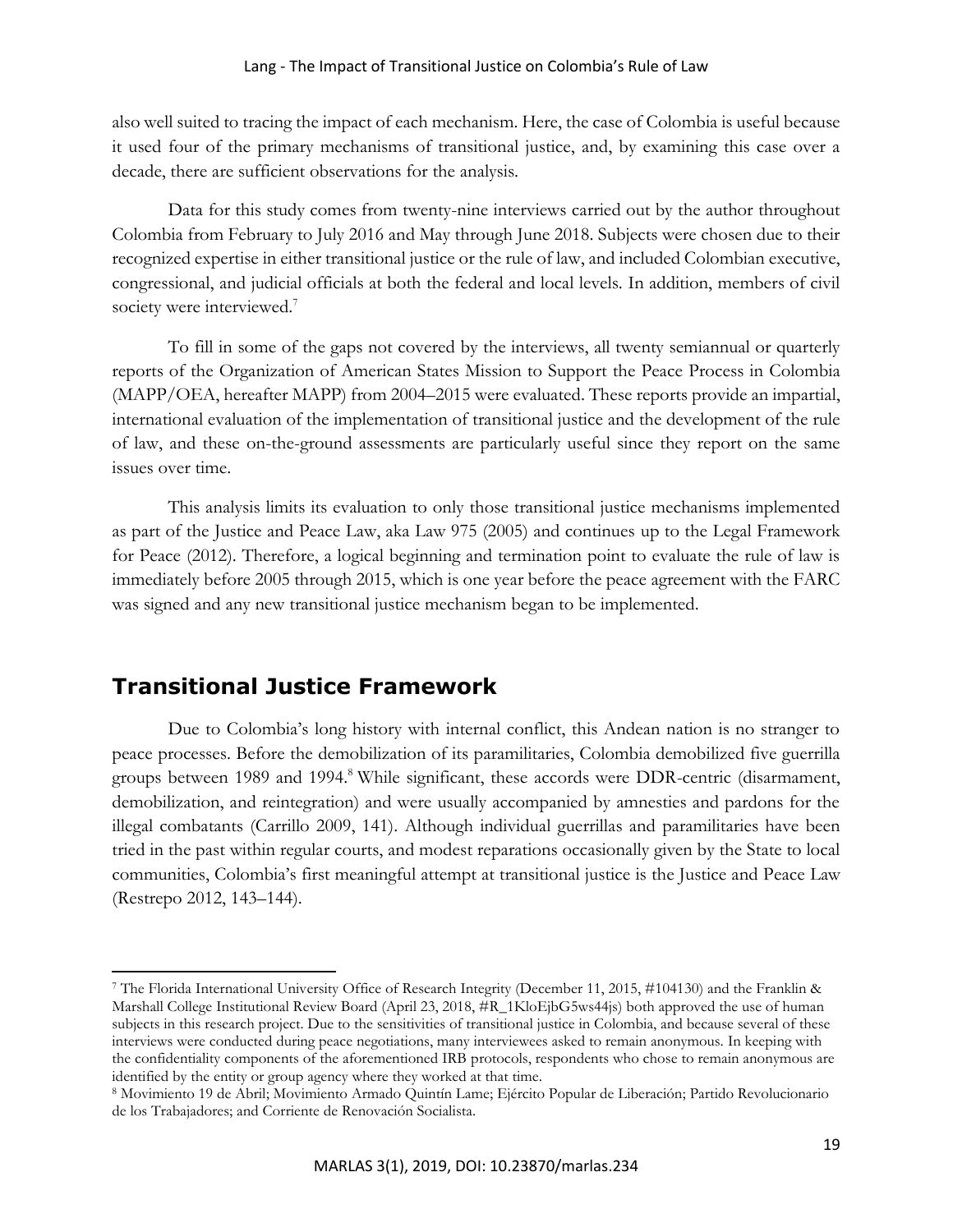According to this law, those demobilized who committed serious crimes are subject to judicial proceedings that lead to alternative prison sentences of five to eight years. For those demobilized who did not commit serious crimes, amnesties were provided. In support of trials, a Fund for the Reparation of Victims was established, which provides monetary reparations to the paramilitaries' victims based upon amounts decided by magistrates in the Special Tribunals for Justice and Peace.

Rounding out this framework was the National Commission for Reparation and Reconciliation (NCRR), whose broad mandate was to ensure victim participation in judicial proceedings, submit a report on the reasons for illegal armed groups, and monitor the delivery of reparations. From these responsibilities, the Historical Memory Group (HMG) produced a culminating report, *Basta YA!*, which catalogs some of the violence and also offers reasons for the emergence of illegally armed actors. After completing their responsibilities, the NCRR and HMG were disbanded, but the Special Tribunals and fund for reparations remain operational, although the former's work is coming to a close.<sup>9</sup>

While Law 975 is the bedrock of this initial wave, other elements were added to it over time. In 2011, the Law on Victims and Land Restitution, Law 1448, was passed, which expanded legal redress for all victims of the conflict. Moreover, the law provides for the restitution of land. In addition to expanding the scope of victims and services, Law 1448 changed how reparations are provided for many. For example, instead of magistrates deciding how much a victim receives, the Victims' Unit dispenses reparations administratively, i.e., the financial amounts are bureaucratically predefined. This key change is discussed later, since it impacted Law 975, but for now, it is important to note that administrative reparations are generally much less than what is judicially decided.

While each of these disparate laws is important, it became apparent that Colombia's multiple transitional justice initiatives needed to be encapsulated into one overarching policy.<sup>10</sup> To aid in the improvement of transitional justice, as well as prepare for negotiations with the FARC, the Santos administration (2010–2018) developed and Congress passed the Legal Framework for Peace in 2012. This framework authorizes the use of nonjudicial mechanisms, such as a truth commission, and calls for the prioritization of cases involving serious crimes, including those committed by the State.<sup>11</sup>

To review, Colombia's first serious attempt at establishing truth, justice, and reparations is encapsulated in the Justice and Peace Law. Eventually, weaknesses were recognized, and attempts were made to try to alleviate some of these deficiencies through prioritizing criminal cases and modifying the reparations formula. Furthermore, all of the mechanisms described were generated and approved by the Colombian government through democratic processes, which included civil society input, congressional approval, and judicial review.

<sup>9</sup> The National Center for Historical Memory, which was created under Law 1448 (2011), assisted the HMG in completing its work. While the latter entity no longer exists, the former is still operational.

<sup>10</sup> Colombian Ministry of Justice (hereafter MOJ) and government official, interviews by author, March 2016.

<sup>11</sup> According to the MOJ, case prioritization focuses on prosecuting senior paramilitary or guerrilla leaders most responsible for serious crimes, taking into account the macrocriminal environment at the time (Colombia, MOJ 2015,  $13-17$ ).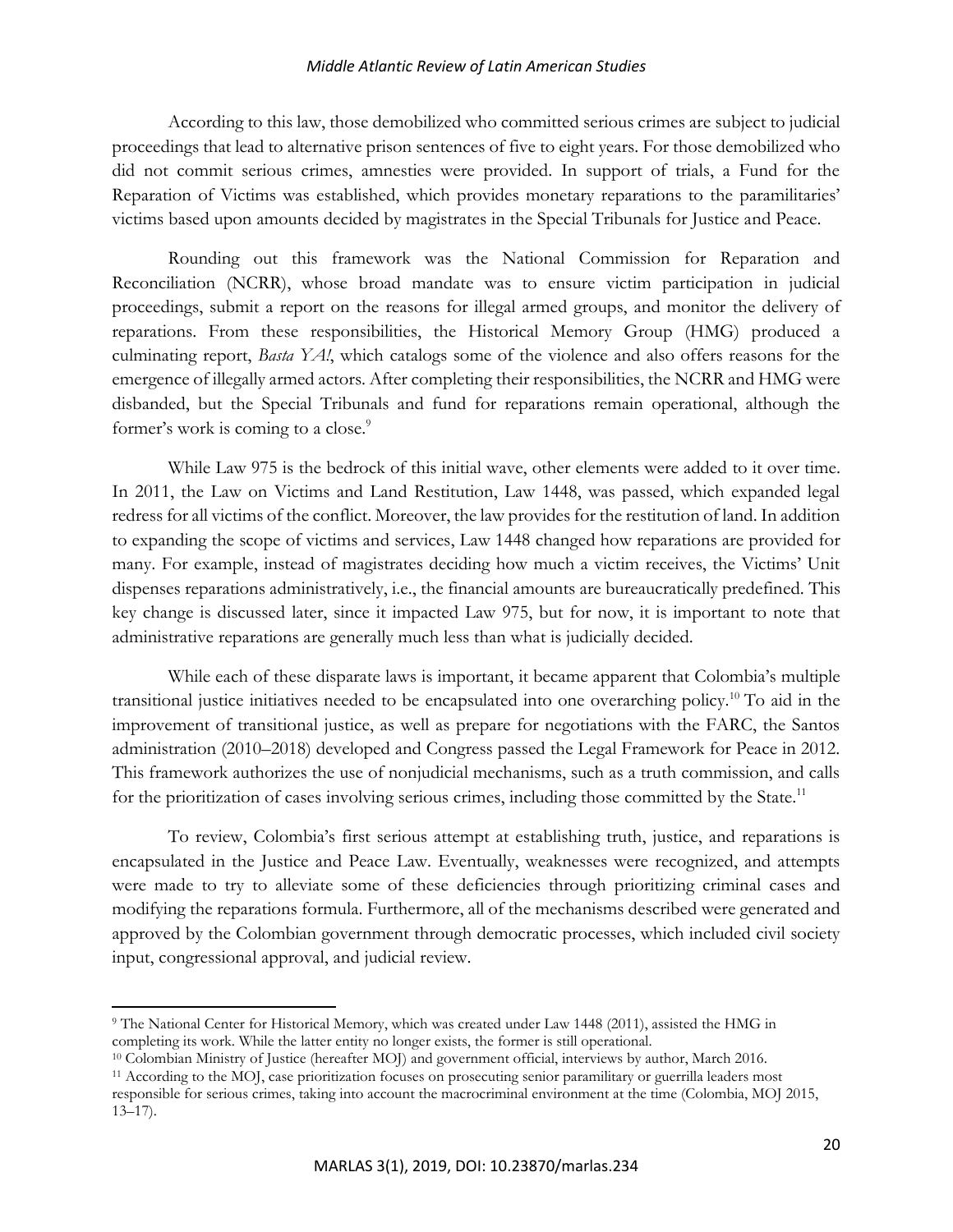Obviously, these processes did not occur in a vacuum. International pressure was occasionally applied, and international norms were taken into account. Yet, these ideas and mechanisms were not foisted upon Colombian society; domestic actors retained the political space to adapt certain policies to Colombian realities.<sup>12</sup> In light of the comprehensive design and approval process, Colombia should have been on the path to success.

# **Transitional Justice & the Rule of Law. Government Subordinate to the Law and Equality of All Before the Law<sup>13</sup>**

Before Justice and Peace, State impunity for conflict-related crimes was prevalent, despite the International Criminal Court (ICC) having found it reasonable that the State committed crimes against humanity and war crimes since at least 2002 (ICC 2012, 4).<sup>14</sup> Furthermore, from 2002 to 2007, the Colombian military intensified its practice of false positives, which involved killing civilians and presenting them as guerrillas in order to receive rewards and promotions. Additionally, thousands of government officials retained contacts with the paramilitaries, despite their illegality, well after these groups were outlawed in 1989.

Against this backdrop, Colombia's first wave of transitional justice struggled to subject the government to the law. Despite the aforementioned crimes, State agents were not subject to the Special Tribunals or truth-telling processes of Law 975, and this structural flaw impeded transitional justice from making inroads in establishing the equality of all before the law. As discussed in several of the works referenced in the preceding section, President Álvaro Uribe (2002–2010) and his government chose to exclude the State from many of the Justice and Peace mechanisms. In light of the parapolitical scandal, the phenomenon of false positives, and the impunity that ensued, this decision remains problematic. <sup>15</sup> Moreover, it illustrates that the Justice and Peace process was handicapped from the beginning, particularly for combatting State impunity.

Although the government has generally adhered to Law 975—i.e., judicial proceedings have occurred, it has provided millions of dollars in reparations, and memory projects were completed the State's disregard for several other national and international laws is a signal that the government was still not entirely subject to the law. The lingering challenges of paramilitarism and false positives indicate that the Justice and Peace process had little deterrent effect on the State, since it continued to engage in serious crimes.

<sup>&</sup>lt;sup>12</sup> For more detailed analyses surrounding the passage of these laws, see Lang 2017, Carrillo 2009, and Laplante and Theidon (2006).

<sup>&</sup>lt;sup>13</sup> Due to their similarity, these two indicators are considered together.

<sup>14</sup> The ICC's jurisdiction in Colombia began in 2002.

<sup>&</sup>lt;sup>15</sup> There remain questions about the reach of the paramilitaries, including whether it permeated the Uribe presidency. According to testimony given within the Special Tribunals, multiple paramilitaries claimed Uribe collaborated with them while he was governor of Antioquia (Parkinson 2013). While these allegations have not been proven, the arrest and indictment of the former president's brother and cousin for parapolitics only heightens concerns.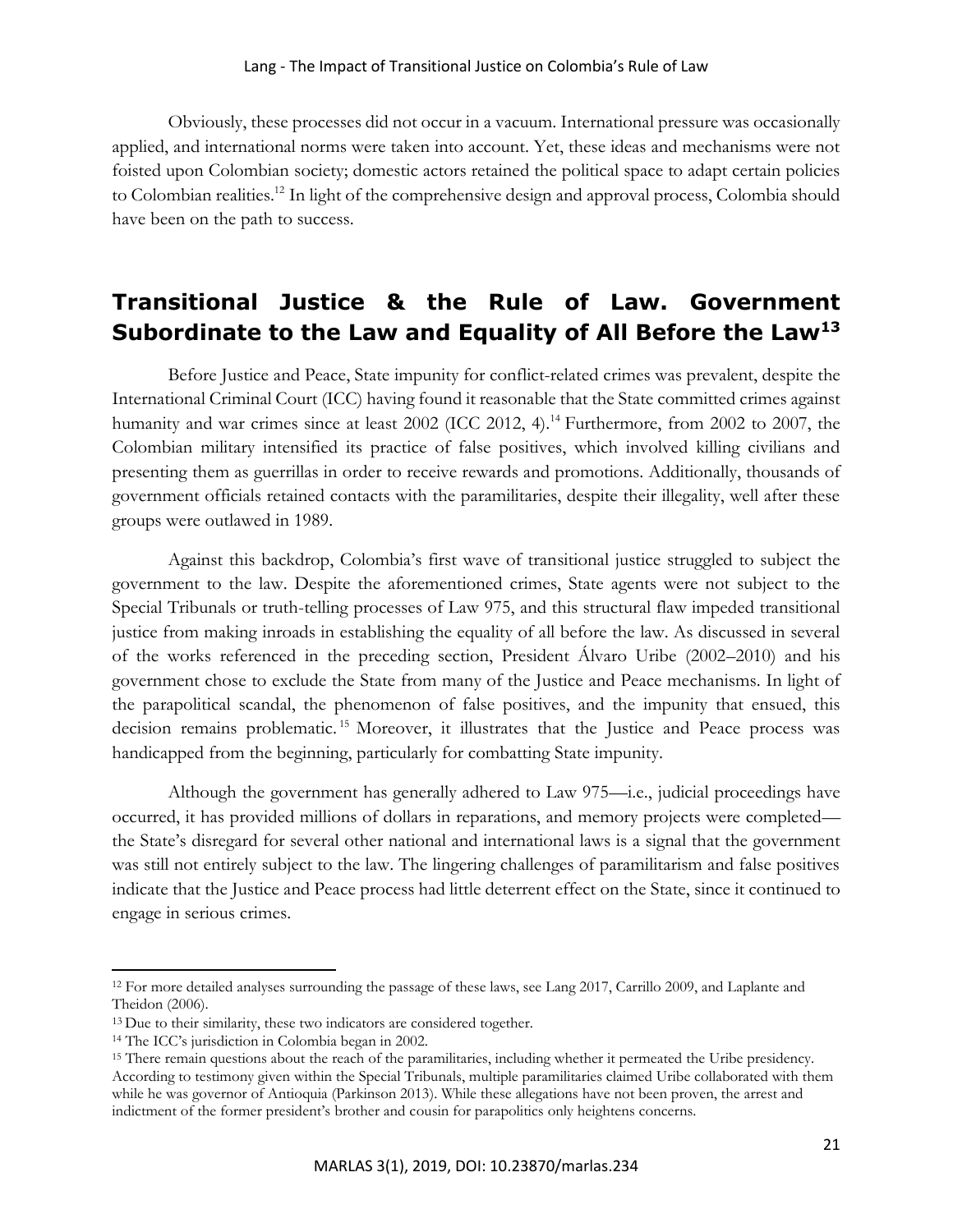For instance, politicians and military officials maintained ties with outlawed paramilitaries. Overall, more than 11,000 individuals were investigated in what became known as the "parapolitical scandal," which included 900 politicians, 800 members of the military, and 300 other government officials (Stone 2016). Colombia's *La Procuraduría* (Inspector General's Office) reported that at the federal level 102 representatives and 97 senators were investigated, and of these, 42 were found guilty of parapolitical crimes. Moreover, from 2006 to 2016, 519 disciplinary proceedings against government officials at various levels were carried out for links to the paramilitaries or BACRIM, which themselves contain former paramilitaries ("El informe" 2016).

Although it needs to be acknowledged that these crimes were eventually exposed, due in part to Justice and Peace proceedings, it is not clear that the offenders have truly been punished or that all official ties to paramilitarism have been severed. For example, in 2015, within Bogota's La Picota prison, those convicted for ties to the paramilitaries remodeled their cells with showers and televisions, placed their own locks on cell doors, kept refrigerators stocked with liquor, and had a hairdresser and massage parlor (Bargent 2015). Equally disturbing were the results from the 2014 congressional election, in which sixty-nine candidates were elected who allegedly had connections with the paramilitaries or were linked to politicians who did (Cawley 2014).

In addition to parapolitical crimes, elements of the military failed to follow Colombia's own criminal code and its commitments under the Rome Statute, e.g., prohibitions on crimes against humanity, by engaging in the practice of false positives.<sup>16</sup> According to a 2013 letter from the Fiscalía (Attorney General's Office), more than 3,800 false positive victims were identified. The Fiscalía noted that these actions began in earnest (more than 100 victims a year) in 2002 and reached their zenith two years after the passage of Law 975 when 1,119 civilians were killed by the military (Parkinson 2013).

Fortunately, the Fiscalía's records indicate that these actions began to abate in 2008 as these crimes came to light, and by 2012, only fifteen false positive deaths were recorded. However, while the number of victims subsided, impunity was problematic, particularly for those at the top. While the Fiscalía noted in 2017 that 1,414 individuals had been convicted for false positive killings, the first indictment against an active duty general (General Henry William Torres Escalante) for these crimes did not occur until 2016, after years of international monitoring and pressure (US Department of State 2016, 3).

Government involvement in paramilitarism and false positives following the passage of Law 975 indicates that this first wave of transitional justice struggled to counteract decades of official impunity. This failure cannot, however, be laid at the feet of the Special Tribunals and truth-telling proceedings. The Uribe administration and Congress made a political decision in 2005 to exclude State agents from transitional justice, and this structural flaw in the law contributed to preventing

<sup>16</sup> Upon becoming a signatory to the Rome Statute in 2002, Colombia used the Statute's Article 124 to delay the ICC's war crimes jurisdiction until 2009.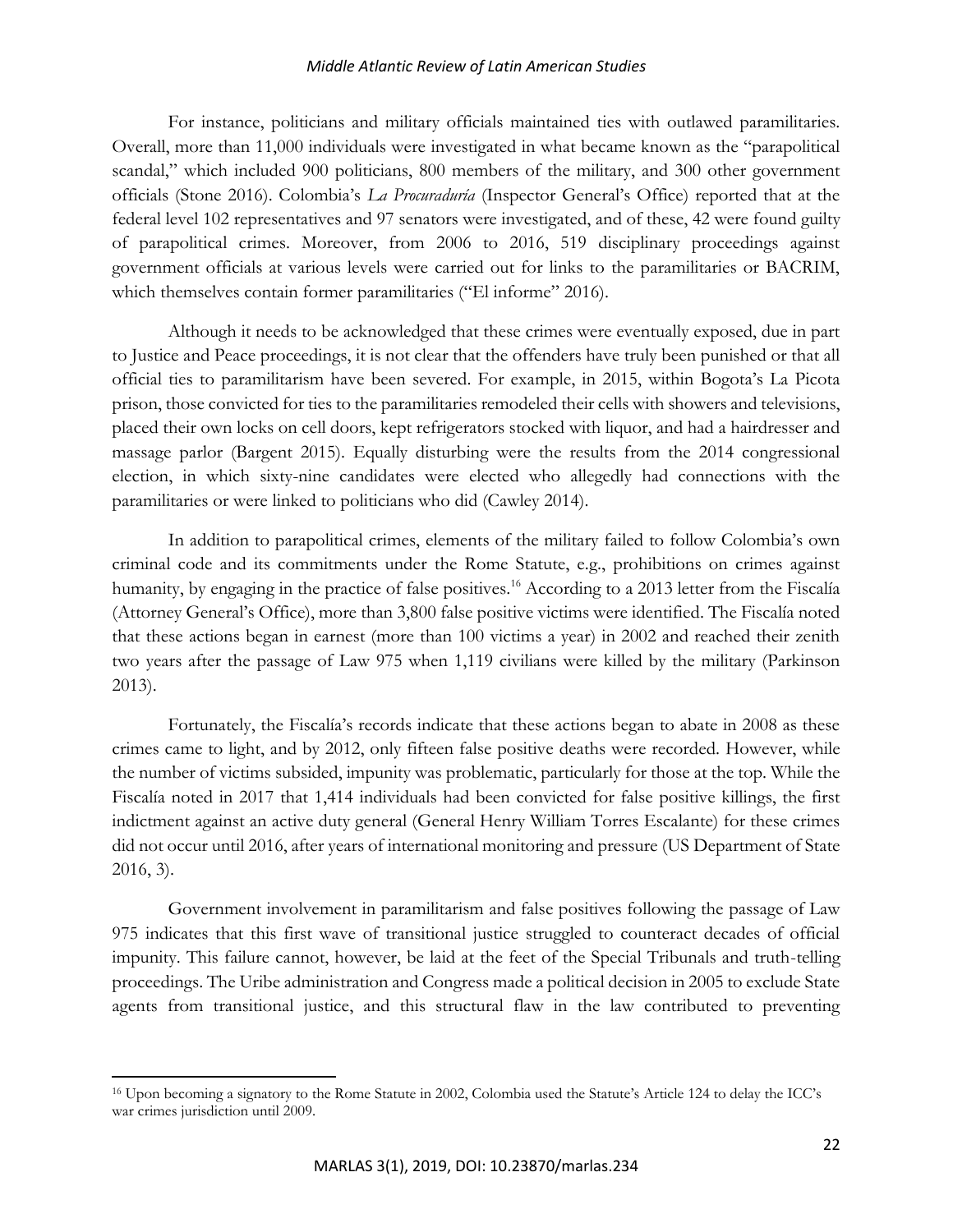meaningful change in establishing a government subject to the law and one that ensures the law is equally applied.

Although progress in developing these two indicators was limited during the period under consideration, the Santos administration made noticeable efforts to counteract this pattern of impunity. In 2012, the Legal Framework for Peace acknowledged the need to include the State in any future transitional justice processes, and in fulfillment of this pledge, Chapter Five of the 2016 peace accord requires agents of the State to account judicially for their crimes, as well as contribute to a truth commission. Whether the State will participate in these mechanisms in good faith under President Duque remains to be seen, but the president's initial desire to change accountability elements in the accord is worth monitoring.

# **Law & Order**

 $\overline{\phantom{a}}$ 

While Justice and Peace did a poor job subordinating the government to the law, Law 975 and its accompanying demobilization and amnesty provisions helped improve law and order. This wave of DDR, closely tied to amnesties for the majority of demobilized, removed more than 50,000 paramilitaries and guerrillas from the general conflict.<sup>17</sup> The absence of these actors led to a noticeable decline in political violence, kidnappings, and civilian deaths.

At the end of the twentieth century and beginning of the twenty-first law and order was generally absent throughout Colombia. The number of individuals killed as part of the conflict began to increase noticeably in 1996, and conflict-related deaths did not return to pre-1996 levels until a decade later. At the height, more than 19,000 people were killed in 2002 alone (Victims' Unit). Kidnappings were commonplace, with 3,727 individuals reported as were abducted in 2002 (Victims' Unit). Describing this era, the HMG notes that there was "an explosive tendency between 1996 and 2002, when the armed conflict reached its most critical level as guerrilla groups gained military strength, paramilitary groups expanded across the country . . . and drugs-trafficking [sic] was reshaped to the conditions of the armed conflict" (Historical Memory Group 2016, 39).

Yet, after 2005, kidnappings declined to under 1,000/year, and the number of conflict-related killings fell dramatically as well. By 2010, fewer than 3,200 individuals were killed as a result of conflict violence, and by 2015 the total was only 341 (Victims' Unit). Figure 1 outlines the overall trends in both conflict-related kidnappings and deaths, 2004–2015.

<sup>17</sup> Approximately 56,000 illegal combatants demobilized under the Justice and Peace framework, including a little more than 24,000 guerrillas (Colombia, MOJ 2015, 3). The exact number of paramilitaries before demobilization began is unclear, since criminals also demobilized with paramilitary units to take advantage of the provisions of the Justice and Peace process. Nevertheless, in its Eighth Quarterly Report, the MAPP cited 31,689 former paramilitaries demobilized under Justice and Peace (2007, 3). While an exact figure is unknown of how many former paramilitaries are part of the BACRIM, the MAPP noted that of the 11,524 BACRIM the Colombian government had captured between 2006 and February 2012, only a little more than 14 percent were former demobilized paramilitaries (MAPP Sixteenth Quarterly Report 2012, 10).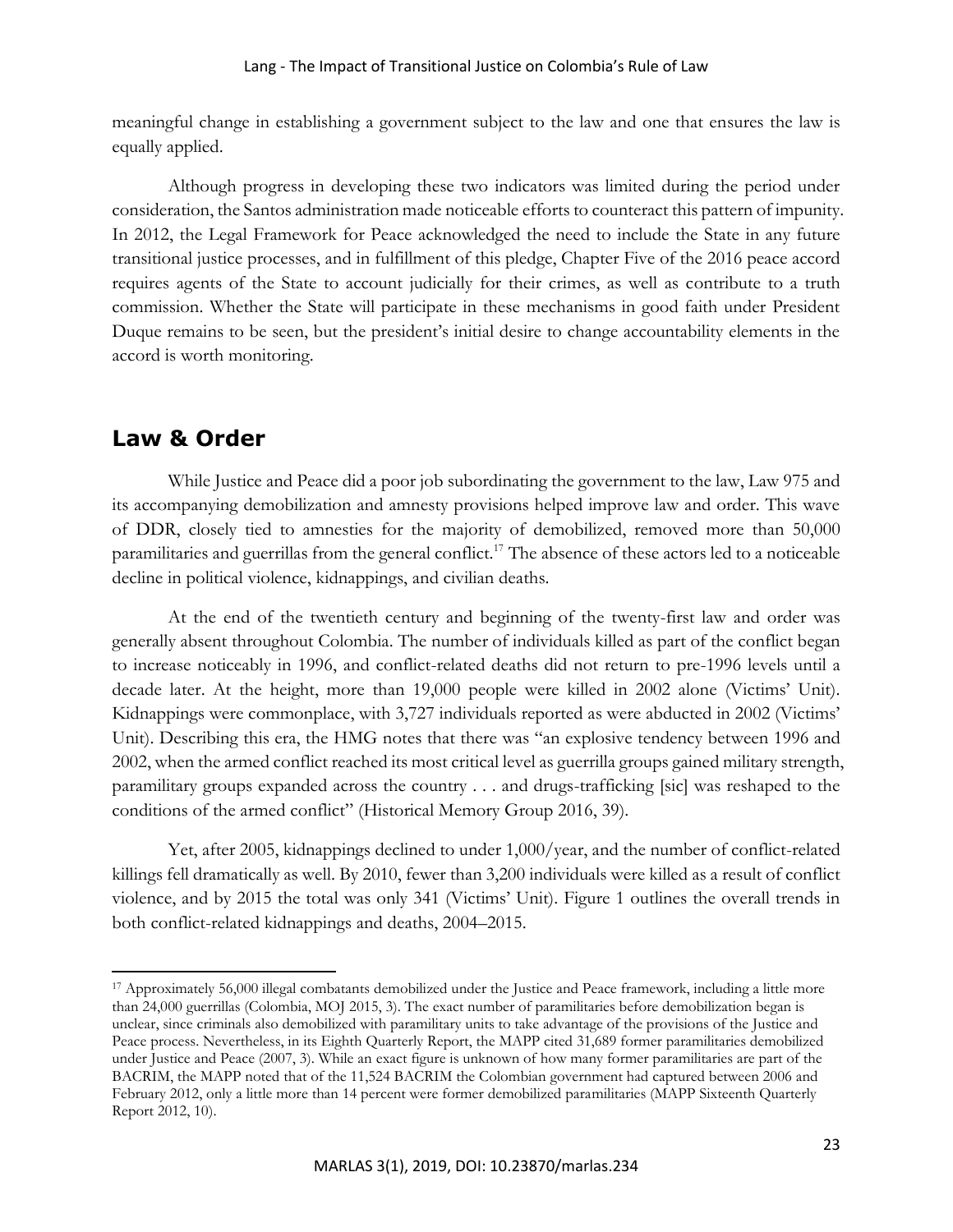

**Figure 1: Number of Yearly Conflict-Related Kidnappings and Homicides**

Political violence also subsided in parallel to the overall decline in active combatants. According to the Political Terror Scale, which rates the level of political violence in a country on a scale of 1 (the best) to 5 (the worst), from 1996 to 2004, Colombia was at level 5, meaning that political terror was prevalent throughout the entire country. After the demobilization and provision of amnesties for approximately 31,000 paramilitaries and more than 20,000 guerrillas, Colombia improved to a 4 from 2005 to 2010, and since 2011, it has remained at a 3, except in 2013 when it temporarily slid back to a 4 (Gibney et al. 2016).<sup>18</sup>

Although far from being the most stable environment, there is a clear relationship between the improvement in Colombia's law and order and the reduction in overall conflict through the demobilization and amnesties offered as part of the Justice and Peace process.<sup>19</sup> Since only a little over 5,000 of the demobilized were initially subject to accountability proceedings, the amnesties offered to the majority of former combatants served as a strong incentive to abandon the conflict, thereby enhancing civilian protections, decreasing kidnappings, and reducing political terror.

# **Predictable & Efficient Justice**

 $\overline{\phantom{a}}$ 

One indicator of whether justice is predictable and efficient is the enforcement of property rights. According to The Heritage Foundation Index of Economic Freedom, the protection of

<sup>18</sup> The Political Terror Scale uses three scores, one each from the US Department of State, Amnesty International, and Human Rights Watch. This analysis uses the State Department score, since it is available for all years.

<sup>19</sup> Law and order also arguably improved due to enhanced security policies under President Uribe, as well as the launch of Plan Colombia (2001), which improved the size and strength of Colombia's military and police. Yet, since these policies did not contain transitional justice, they are outside the scope of this analysis.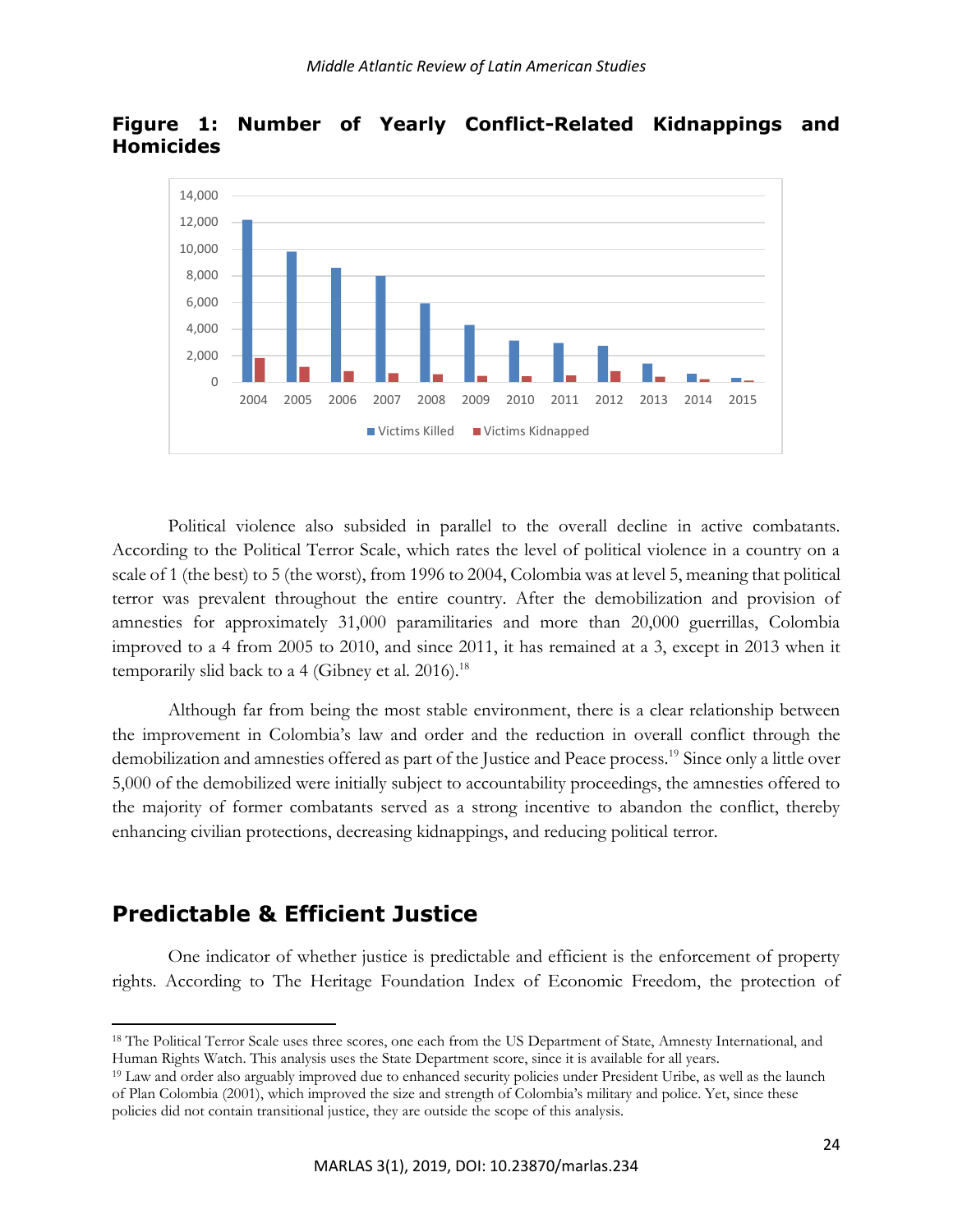property rights in Colombia from 2004 to 2009 was woeful (or, in its terminology, "repressed"), garnering a score of 30 out of 100. Following the Victims' Law, which initiated a judicial process for the restoration of property illegally confiscated during the conflict, Colombia improved to a 50 ("mostly unfree"), and during 2017–2018, reached a "moderately free" status (The Heritage Foundation 2018).

Although far from perfect, Colombia's improvement can be tied, in part, to this law's mandate to return dispossessed land.<sup>20</sup> For example, since the process began in 2011, more than  $82,000$ individuals have filed requests for land restitution, and the courts have issued orders of restitution for 6,845 properties, covering more than 42,000 individuals and 944,570 acres (Unit for the Restitution of Land 2017). While there remain more claims to process, restitution is underway, and it is moving more rapidly than the judicial and reparation proceedings under Law 975.

Overall, the administration of individual accountability and the dispersion of monetary reparations under Justice and Peace have been anything but predictable and efficient. Judicial proceedings have been tragically slow, and policies designed to improve reparations are confusing. Moreover, initial promises by the government have not been met, thereby dashing victims' expectations and feeding perceptions of impunity. The causes of these inefficiencies do not, however, appear willfully malicious; as in most conflict and postconflict states, resources and institutional capacity are scarce commodities in Colombia. The country's judicial system has been particularly prone to these institutional deficiencies, but this reality is beginning to improve due to case prioritization and administrative reparations, both of which carry their own challenges.

Following demobilization, the Fiscalía had 5,003 excombatants it intended to process through the Special Tribunals (Colombia, MOJ 2015, 3). Yet, by the end of 2015, only 150 had been judicially sanctioned through 33 rulings. Moreover, the pace of terminating cases did not accelerate until after prioritization, as illustrated in Figure 2. From 2005 to 2012, only 14 demobilized were sentenced through 10 court judgments. In the years since (2013-October 2017), an additional 43 rulings have covered 243 individuals (Rama Judicial).

 $\overline{a}$ 

<sup>&</sup>lt;sup>20</sup> The protection of property rights also requires law and order. In accordance with the Victims' Law, personal property is returned only when the security situation allows.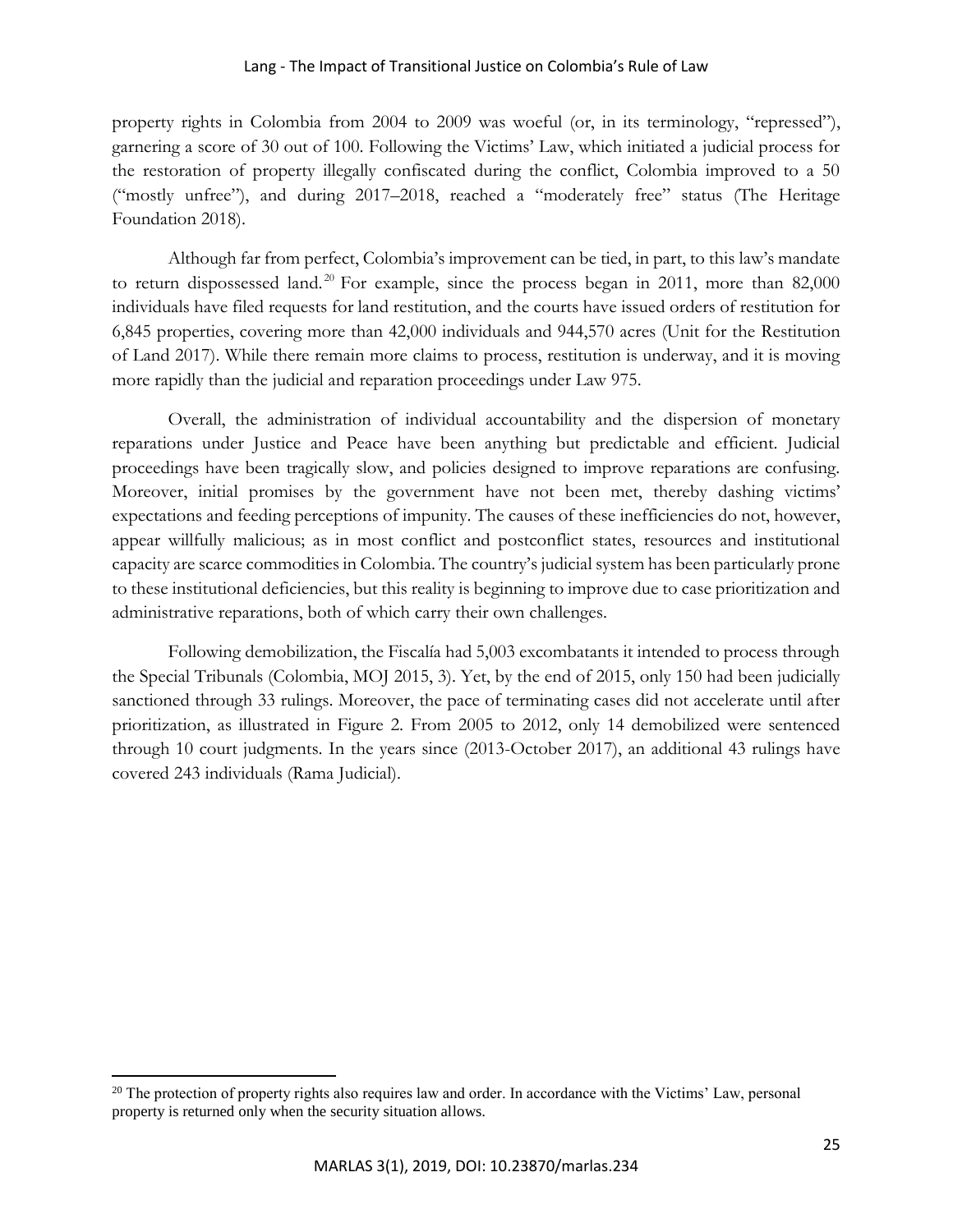

**Figure 2: Justice and Peace Judicial Proceedings by Year\***

Data source: Rama Judicial (Colombia's Judicial Branch) 2017. \*Figures for 2017 are as of October of that year.

Furthermore, as part of Justice and Peace, the Fiscalía recorded 370,954 crimes involving 487,634 victims (Colombia, MOJ 2015, 3). The sentences handed down between 2005 and 2015 accounted for only approximately five percent of the overall number of victims, and by 2017 only a little more than seven percent of the crimes had been addressed (Colombia MOJ 2015; Rama Judicial). Compound this with the implementation of the prioritization strategy, which removed more than 600 demobilized from the list of serious criminals, and the government clearly failed to fulfill its initial prosecutorial pledge.<sup>21</sup>

The effects of the lethargic pace of judicial proceedings and switching prosecutorial strategies mid-stream have been deleterious. Officials in both the Procuraduría and other government agencies reported that after case prioritization many victims abandoned the Justice and Peace process because they were disillusioned with it and had lost faith in the justice system altogether.<sup>22</sup> These sentiments were confirmed by the MAPP in its twenty-first quarterly report. Evaluating the effects of the changes caused by prioritization, this mission informed its secretariat that victims were now more frustrated and surprised by this policy change (2016, 9).

The repercussions of initially promising hundreds of thousands of victims an opportunity to confront their perpetrators in a court of law only to reverse that promise is particularly damaging in a transitional setting like Colombia. Many of the more than 400,000 Justice and Peace victims live in remote regions of the country where the State is usually absent. Yet, when they experience the State for the first time through transitional justice, the government fails to deliver on its promises.

<sup>21</sup> By mid-2015, the MOJ noted that of the 5,003 excombatants designated for prosecution, 2,147 were taken off of the list because they either failed to comply with the process or had died (Colombia, MOJ 2015, 4). Subtract the additional 600 removed because of prioritization with the 257 sentenced, and as of late-2017, 1,999 individuals still had not been judicially processed. Figures for 2018 were not available at the time of this article.

<sup>22</sup> Procuraduría official and other government officials, interviews by author, February 2016 and March 2016.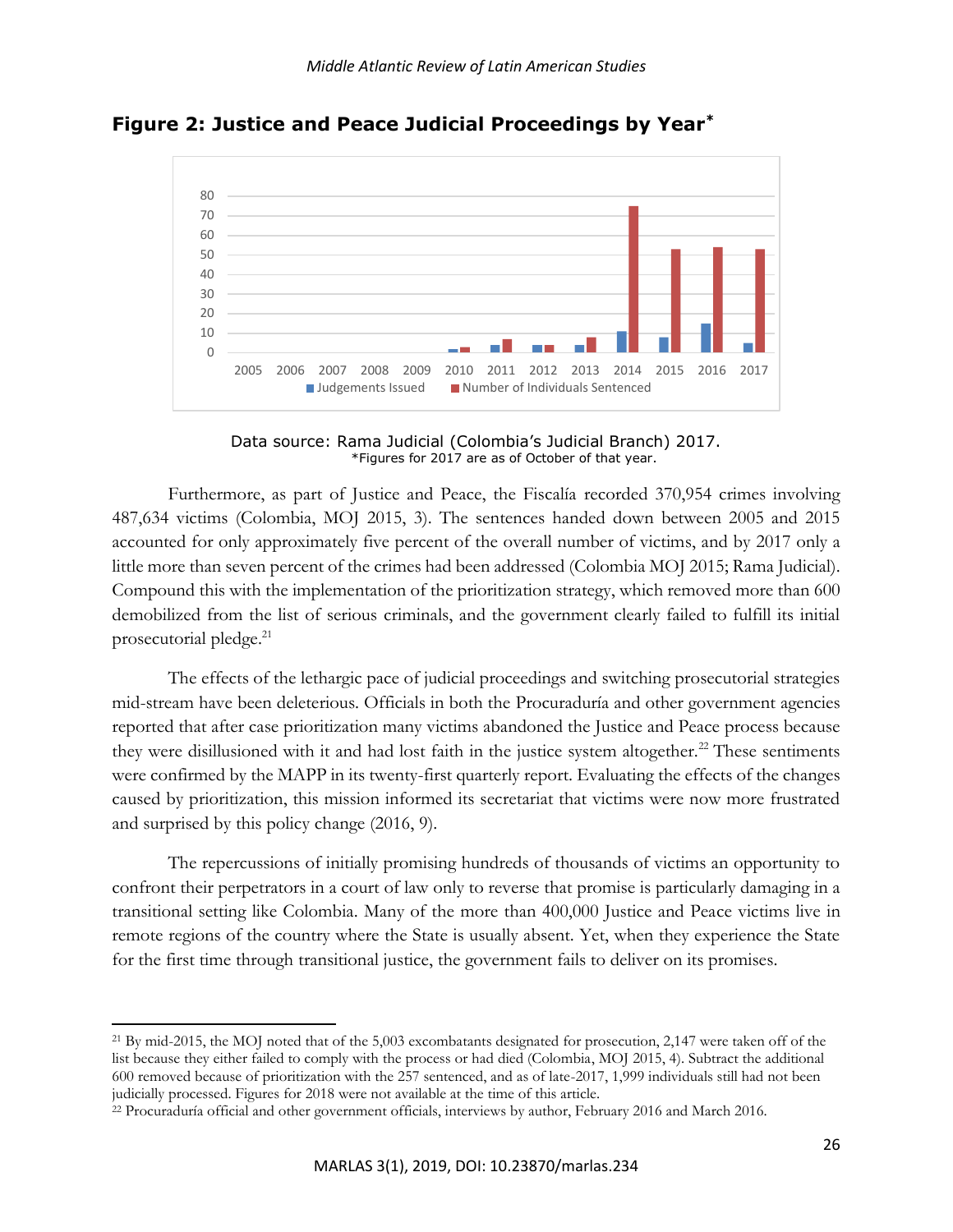In addition to not producing timely verdicts, Colombia was also unprepared to provide judicial reparations. According to Article 37.3 of the Justice and Peace Law, victims are entitled to "prompt and comprehensive" reparations. Yet, since reparations under Law 975 are determined at the end of the judicial process, which lasts anywhere from five to seven years, determinations of who receives reparations and how much must wait until this lengthy process concludes.

Consequently, the first judicial award was not given until  $2011<sup>23</sup>$  Moreover, out of the more than 400,000 victims, only 3,136 had received judicial reparations by mid-2015 (Colombia, MOJ 2015, 27). While the failure to recognize the majority of victims is being reconciled through the Victims' Law, which provides administrative reparations, using two procedures simultaneously is not without problems.

While paramilitary victims may still petition for judicial reparations, other conflict victims must go through the Victims' Unit. Here, a decision regarding eligibility is normally given within ninety days of application, but the amount awarded is less. For example, if a family petitions for reparations based upon the murder of a loved one, under judicial proceedings, victims of homicides typically receive roughly \$274,000, while for the same crime, a victim under the administrative track receives \$8,000 (Colombia, MOJ 2015, 29). While the Santos government decided to provide reparations for the majority of conflict victims through a more efficient and cheaper administrative process, it created a confusing double standard.<sup>24</sup>

Although some may argue that the judicial and reparation results are due to a lack of political will, the evidence does not seem to support this explanation. In 2012, the ICC noted that delays in Justice and Peace were not politically motivated. In fact, the ICC's prosecutor explained that the pace of Justice and Peace proceedings was due in large part to the complexity of these cases, and in order to help, a prioritization plan should be implemented (ICC 2012, 5, 62). When interviewed, a Colombian magistrate in one of the Special Tribunals agreed with the ICC's assessment, and encouraged skeptics to compare the pace of Colombia's transitional courts to those in other countries.<sup>25</sup>

Unfortunately, when compared to Bosnia and Herzegovina (BiH), a country that also had hundreds of thousands of victims due to its own internal conflict, Colombia's Justice and Peace Special Tribunals fall short of the pace within BiH's War Crimes Chamber. For instance, BiH's national transitional court adjudicated 270 cases covering 506 defendants in 2004–2015 (Organization for Security and Cooperation in Europe 2015, 1). In Colombia, 33 judgements were issued for 150 individuals for the decade of 2005–2015. Moreover, in BiH cases are adjudicated in one to two years

<sup>23</sup> The courts awarded reparations to 1,444 victims as a result of the events in Mampuján, where hundreds of people were forcibly displaced and many others killed by paramilitaries in March 2000.

<sup>&</sup>lt;sup>24</sup> Since 2005, Colombia experimented with four different reparation schemes. Paramilitary victims were initially promised judicial reparations, but with Law 1592, all victims were placed under an administrative allocation. The Constitutional Court ruled this provision unconstitutional, and power was returned to the magistrates. Now, victims under Law 975 receive reparations under a mixed formula that may draw from either judicial or administrative accounts (Colombia, MOJ 2015, 29–30).

<sup>&</sup>lt;sup>25</sup> A Magistrate in a special tribunal, interview by author, February 2016.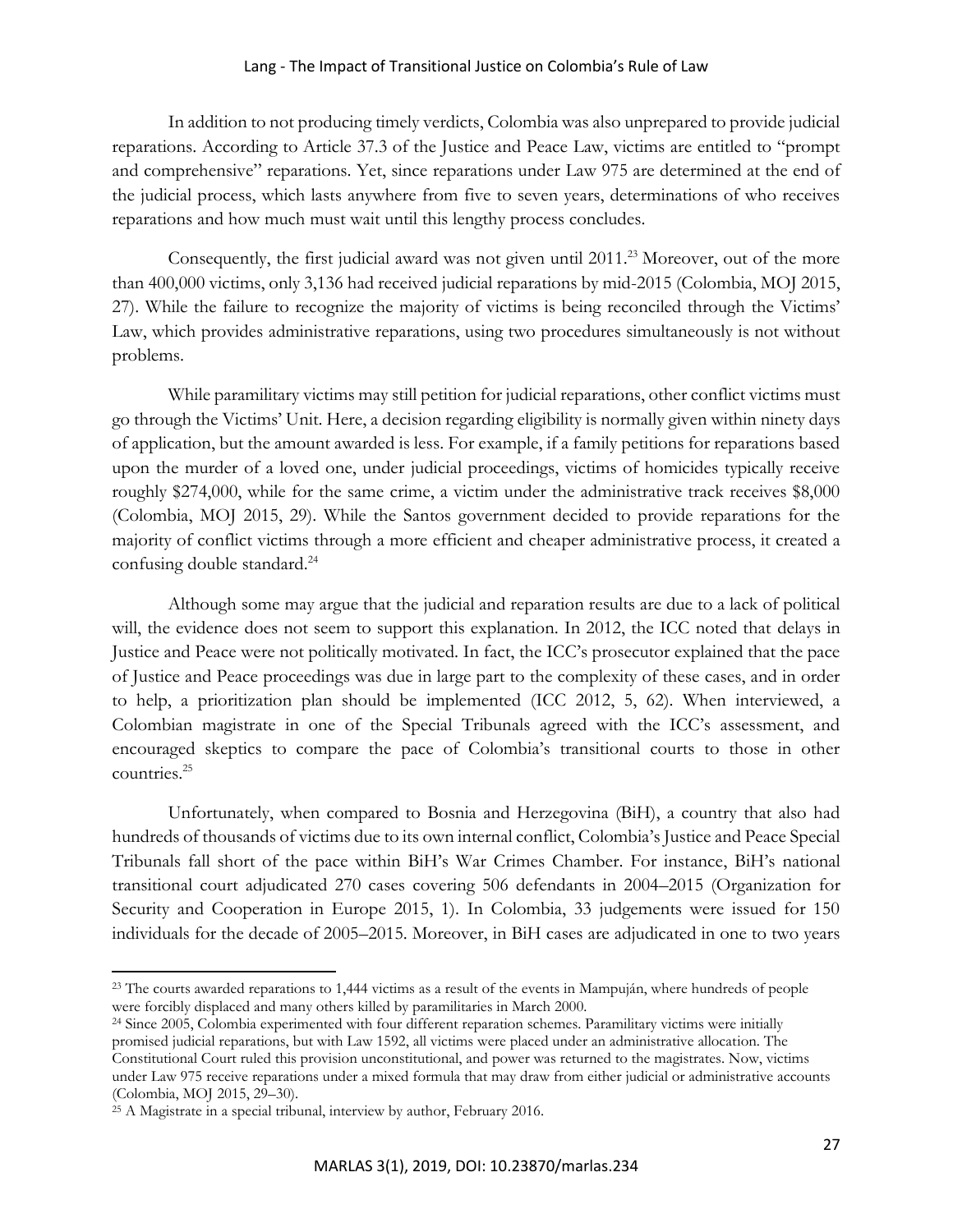compared to five to seven years in Colombia (Organization for Security and Cooperation in Europe 2011, 56).

Why, then, have Colombia's transitional courts been less efficient, at least when compared to BiH? Here, the utility of a hybrid tribunal might be a factor. BiH benefited from almost two decades of international judicial assistance and training, which included a hybrid war crimes tribunal from 2005 to 2012. While donors provided some financial and technical assistance to Colombia's Justice and Peace process, its already fragile domestic judicial system has relied solely upon a limited number of Colombian investigators, prosecutors, and judges.

In 2007 the Fiscalía reported that in addition to the 23 prosecutors and 150 investigators in its Justice and Peace Unit, it needed 1,235 more if it was to adequately handle the caseload. Three years later, this unit had 159 prosecutors and 1,000 investigators, but this was still not enough as each prosecutor had 240 incidents to investigate (MAPP Tenth Quarterly Report 2007, 8; MAPP Fourteenth Quarterly Report 2010, 7). Generating sufficient legal support for the victims was equally problematic. Despite almost half a million victims, the *Defensoría del Pueblo* (a sort of Ombudsman's Office) was only able to muster one representative for every 400 victims (MAPP Thirteenth Quarterly Report 2009, 4).

Consequently, aside from improvements in property rights, the Justice and Peace process has been painfully slow and lacking in transparency due to ever-changing regulations and resource limitations. Moreover, while proceedings improved after prioritizing cases, the efficiency came almost a decade after the process began, and by that time, credibility was already lost and expectations dashed. To compound these inefficiencies, victims are being revictimized despite government pledges of nonrepetition, and many more remain vulnerable.

# **Human Rights**

The enforcement of human rights has been problematic throughout Colombia's recent history. In 2002 more than 19,000 people were killed as a result of the turmoil, and overall, more than 930,000 conflict-related crimes occurred that year (Victims' Unit). This violence, couple with phenomena like false positives, make it clear that the protection of most individuals' fundamental rights has been a struggle.

The ability of transitional justice to deter human rights violations and establish new norms visà-vis the treatment of others is suspect, largely because victims continue to be revictimized, and new victims continue to emerge. The absence of the State and the persistence of criminality in former regions of conflict contribute to these enduring challenges. Moreover, the unending victimization calls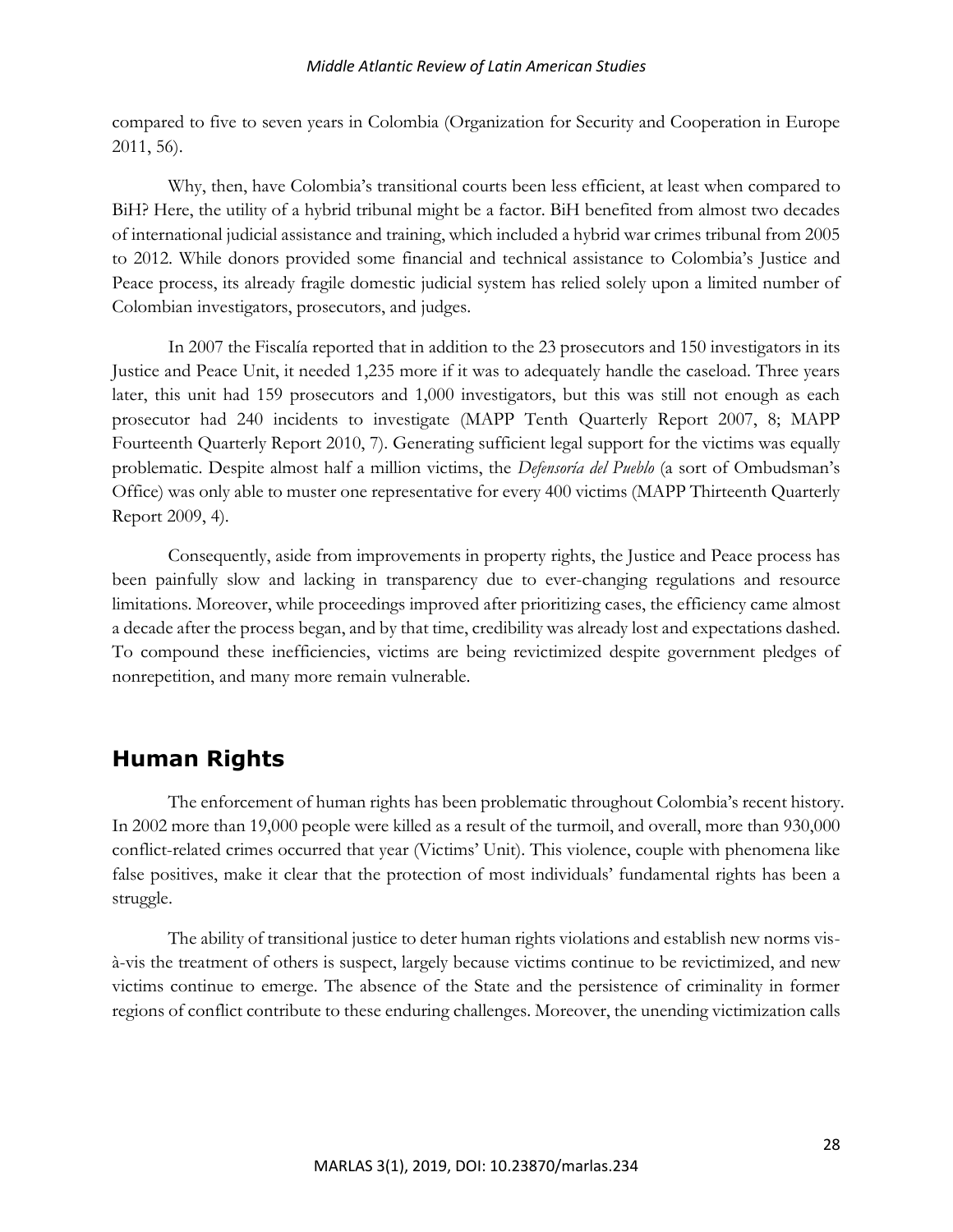into question the ability of the government to fulfill its pledge of nonrepetition, which is clearly spelled out in Articles 8 and 48 of Law 975.<sup>26</sup>

Each year, dozens of victims and their representatives are killed, and many more are displaced. The BACRIM and other illegally armed groups have created a dangerous environment for the most vulnerable. In 2007, the MAPP reported that residents in departments such as Nariño and Chocó, which have been heavily affected by the conflict, perceived no improvements in security because of the persistence of illegal actors (MAPP Nineth Quarterly Report 2007, 12).

Colombia's five most conflict-prone departments, as measured by the number of conflictrelated crimes occurring there since 1985, continue to experience high levels of displacement and personal threats.<sup>27</sup> In Nariño, the number of people displaced rose from a little more than 17,000 in 2005 to 26,089 in 2015. In Chocó, more than 17,000 people were counted as displaced in both 2005 and 2015 (Victims' Unit). Consistent with high rates of displacement, the number of individuals threatened by illegally armed actors is rising as well, as illustrated in Figure 3.



**Figure 3: Number of Individuals Threatened by Department & Year**

# Data source: Victims' Unit.

Attempting to explain the persistence, and in some cases, the rise in violence, the United Nations High Commissioner for Human Rights noted: "Diverse local interests and groups that oppose changes that are promoted by the peace process are now using violence and intimidation to protect their interests, without a sufficient and effective answer by the State" (2016, 7).<sup>28</sup> Consequently, not only did the demobilization of the paramilitaries and formation of the BACRIM contribute to enduring human rights challenges, but with the demobilization of the FARC a decade later, attacks against the most vulnerable persist because the State still has not addressed its absence in several key regions. For instance, 64 percent of the murders of the 121 social and community leaders killed in Colombia in 2017, occurred in former conflict zones vacated by the FARC (United Nations High Commissioner for Human Rights 2018, 3).

<sup>26</sup> Article 48.7 identifies "preventing human rights violations" as one measure in the State's commitment to nonrepetition.

<sup>27</sup> The top five departments are Antioquia, Nariño, Magdalena, Cauca, and Chocó.

<sup>28</sup> My translation.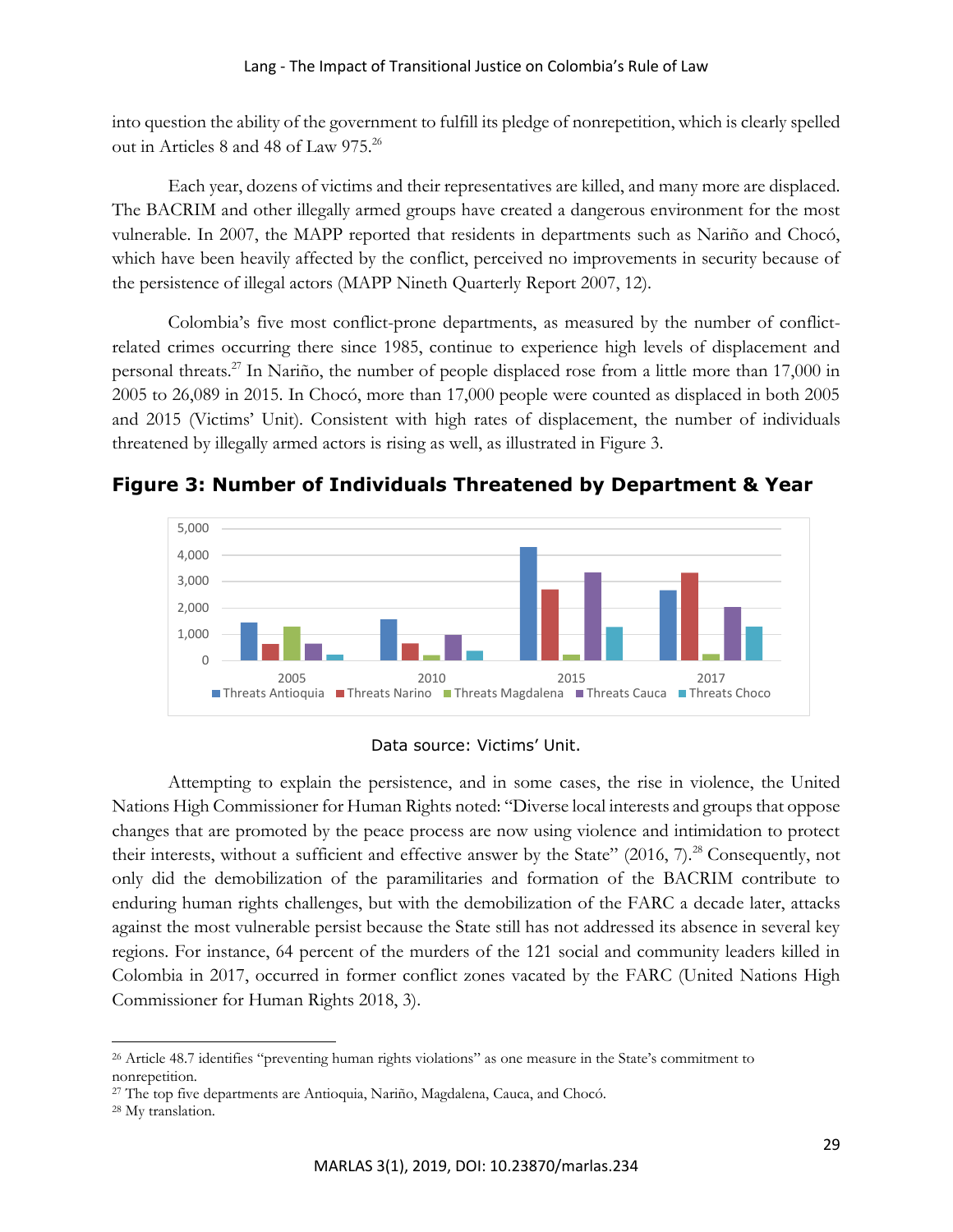While it needs to be acknowledged that the overall number of conflict-related homicides has dramatically declined in Colombia, including in the top five conflict zones, the increasing number of attacks against human rights defenders, along with the persistence of displacement and personal threats, demonstrate that a seismic shift in Colombia's human rights culture has yet to occur. This, however, is not to be blamed on transitional justice mechanisms. Although most of these crimes are carried out by illegally armed actors, the failure of the State to fulfill its pledge of nonrepetition counteracts much of the potential positive effects emanating from transitional trials and memory projects. Until the state prioritizes establishing a comprehensive governing presence throughout all of its territory, transitional justice will be limited in its ability to induce lasting change.

# **Conclusion**

Did transitional justice help develop the rule of law in Colombia? Overall, yes, but not in the manner the literature expected, and not to the extent anticipated. Earlier studies identified domestic trials as a primary causal mechanism in improving this element of society. Yet, due to structural flaws, i.e., that State agents were excluded and there was initially no prioritization plan, accountability elements within Justice and Peace did not create an environment of equality before the law nor was the law more predictable and efficient.

Additionally, these tribunals did not improve human rights or law and order. The phenomena of false positives, along with the continued victimization of the most vulnerable, illustrate that these courts had little to no deterrent effect in preventing serious crimes. However, it is highly likely that the lack of a State presence in former conflict zones, and not accountability proceedings, is responsible for allowing this level of continued criminality.

Nevertheless, this analysis does not negate the Sikkink (2011 and 2012) and Weiffen (2012) findings, although it does demonstrate that the effects of trials are not automatic. Domestic human rights trials may still be important transitional components as related to the rule of law, but they are not as effective when done in an institutional or State vacuum.

While the latter is rather intuitive, this analysis also finds that restorative mechanisms can help improve the rule of law, which is something the literature has not previously acknowledged. Amnesties did significantly help law and order, and efforts to return property assisted in establishing a more predictable system of law. Again, these changes did not produce the ideal security or property environments, but their effects are noteworthy. Subsequently, it appears that a "justice balance" is also important for the rule of law, although this requires more empirical analysis.

While it is recognized that the first wave of transitional justice occurred within a conflict, Colombia's 2016 peace accord offers new opportunities. Although it is too early to draw any conclusions about the new policies and their impact on the rule of law, the Justice and Peace process provides important lessons for Colombia's second wave. To Colombia's credit, agents of the State are now subject to a new tribunal, a truth commission has been established with a mandate to consider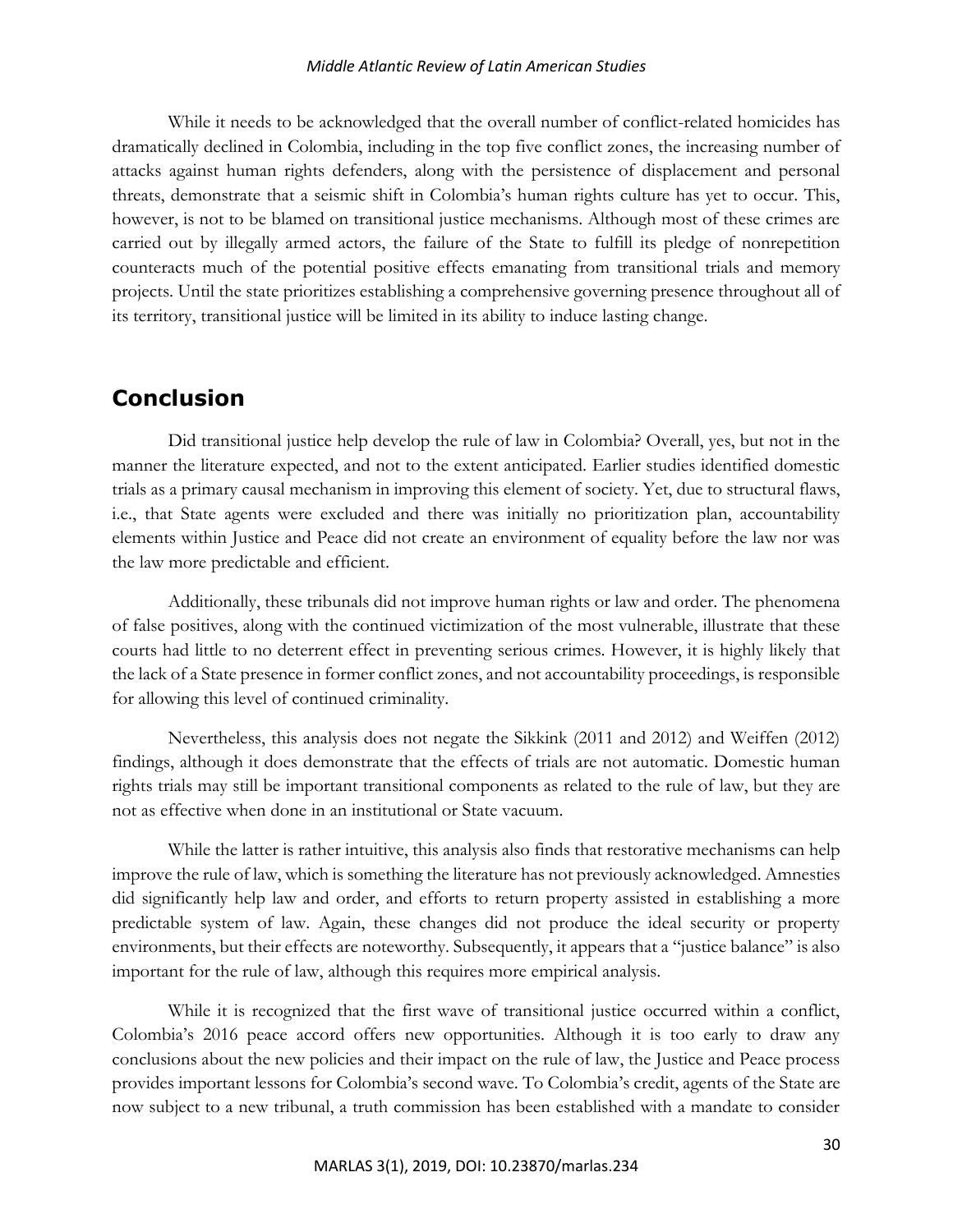all sides, and the government scaled back its promises of justice and reparations to more adequately reflect the country's institutional realities. If done correctly, these changes should help subject the State to the law as well as establish a more predictable and efficient system of justice.

Unfortunately, the effects of transitional justice will still be limited if the State remains absent in many former conflict areas. Although consolidating State governance throughout a large, mountainous country with a jungle is admittedly difficult and resource-intensive, Colombian Senator Antonio Navarro Wolff and others contend that the State also lacks an appropriate concern for the well-being of those in rural, conflict zones.<sup>29</sup> Senator Wolff and other congressional members proposed in 2016 a plan to enhance the presence of the State in 172 municipalities over a ten-year period, but the proposal was never adopted by the Santos administration.

If transitional justice is to have a truly transformative effect, the government, as well as Colombia's allies and donors, must muster the political determination and dedicate the necessary resources to establish an enduring presence in areas traditionally neglected. Without this, the rule of law will not be experienced by those victimized, their reparations will be spent without prospects for sustainable subsistence, and other powerful actors will fill the governing vacuum, perpetuating the cycle of violence and victimization.

In terms of a way forward vis-à-vis the study of transitional justice and the rule of law, much remains to be done. For example, several comparative, qualitative analyses would help illuminate other cases and assist in determining if amnesties and reparations improved the rule of law in other countries. Moreover, scholars and practitioners should begin to contemplate how transitional justice can be used to build State capacity. If configured correctly, it is conceivable that transitional justice could help increase State presence while simultaneously delivering truth, justice, and reparations.

# **Acknowledgments**

The author wishes to thank Tatiana Kostadinova, Barry Levitt, Stephanie McNulty, Elvira-Maria Restrepo, Harry Rhea, and Markus Thiel for their comments on prior drafts. He also wishes to thank the anonymous MARLAS reviewers for their useful recommendations.

# **References**

Bargent, James

 $\overline{\phantom{a}}$ 

2015 "Colombia Raids 'Luxury' Prison Wing." *InSight Crime* online. <http://www.insightcrime.org/news-briefs/colombia-raids-prison-luxury-wing>

<sup>&</sup>lt;sup>29</sup> Senator Antonio Navarro Wolff and a Procuraduría official, interviews by author, February and March 2016.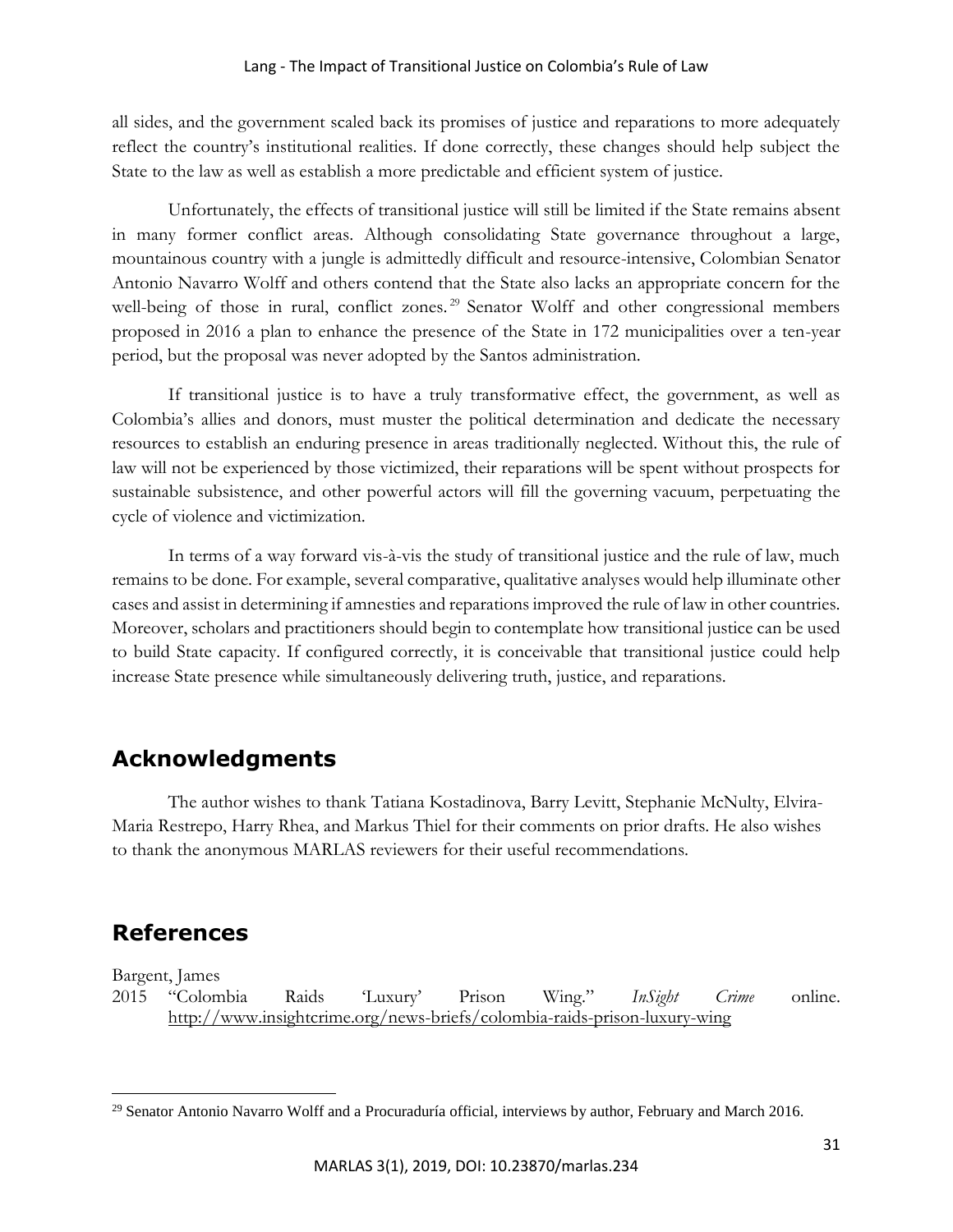Bedner, Adriaan

2010 "An Elementary Approach to the Rule of Law." *Hague Journal on the Rule of Law* 2 (1): 48–74.

Carrillo, Arturo

2009 "Truth, Justice, and Reparations in Colombia: The Path to Peace and Reconciliation?" In *Colombia: Building Peace in a Time of War*, edited by Virginia Bouvier, 133–158. Washington, DC: United States Institute of Peace.

Cawley, Marguerite

2014 "Election Results Show Persisting Criminal Influence in Colombia." *InSight Crime* online. [http://www.insightcrime.org/news-briefs/colombia-election-results-show-persisting](http://www.insightcrime.org/news-briefs/colombia-election-results-show-persisting-criminal-influence-in-politics)[criminal-influence-in-politics.](http://www.insightcrime.org/news-briefs/colombia-election-results-show-persisting-criminal-influence-in-politics)

Colombia, Ministry of Justice (MOJ)

2015 "Ten Years Later: An Assessment of the Justice and Peace Special Criminal Process: DRAFT report." (Given to the author by the Colombian government).

"El informe que indica que la parapolítica no es cosa del pasado."

2016 *Semana*, April 17. [https://www.semana.com/nacion/articulo/procuraduria-adelanta-519](https://www.semana.com/nacion/articulo/procuraduria-adelanta-519-investicaciones-por-parapolitica-y-bacrimpolitica/) [investicaciones-por-parapolitica-y-bacrimpolitica/.](https://www.semana.com/nacion/articulo/procuraduria-adelanta-519-investicaciones-por-parapolitica-y-bacrimpolitica/)

George, Alexander, and Andrew Bennett

2005 *Case Studies and Theory Development in the Social Sciences*. Cambridge, MA: Harvard University.

Gibney, Mark, Linda Cornett, Reed Wood, Peter Haschke, Daniel Arnon, and Attilio Pisanò

2016 "The Political Terror Scale 1976–2015." Political Terror Scale online. [http://www.politicalterrorscale.org.](http://www.politicalterrorscale.org/)

Haggard, Stephen, and Lydia Tiede

2014 "The Rule of Law in Post-Conflict Settings: The Empirical Record." *International Studies Quarterly* 58: 405–417.

The Heritage Foundation

2018 Index of Economic Freedom. [https://www.heritage.org/index/country/colombia.](https://www.heritage.org/index/country/colombia)

# Historical Memory Group

2016 *BASTA YA! Colombia: Memories of War and Dignity*. Bogotá: The National Center for Historical Memory.

International Criminal Court (ICC)

2012 "Situation in Colombia: Interim Report." [https://www.icc](https://www.icc-cpi.int/NR/rdonlyres/3D3055BD-16E2-4C83-BA85-35BCFD2A7922/285102/OTPCOLOMBIAPublicInterimReportNovember2012.pdf)[cpi.int/NR/rdonlyres/3D3055BD-16E2-4C83-BA85-](https://www.icc-cpi.int/NR/rdonlyres/3D3055BD-16E2-4C83-BA85-35BCFD2A7922/285102/OTPCOLOMBIAPublicInterimReportNovember2012.pdf) [35BCFD2A7922/285102/OTPCOLOMBIAPublicInterimReportNovember2012.pdf.](https://www.icc-cpi.int/NR/rdonlyres/3D3055BD-16E2-4C83-BA85-35BCFD2A7922/285102/OTPCOLOMBIAPublicInterimReportNovember2012.pdf)

Kleinfeld, Rachel

2006 "Competing Definitions of the Rule of Law." In *Promoting the Rule of Law Abroad: In Search of Knowledge*, edited by Thomas Carothers, 31–73. Washington, DC: Carnegie Endowment for International Peace.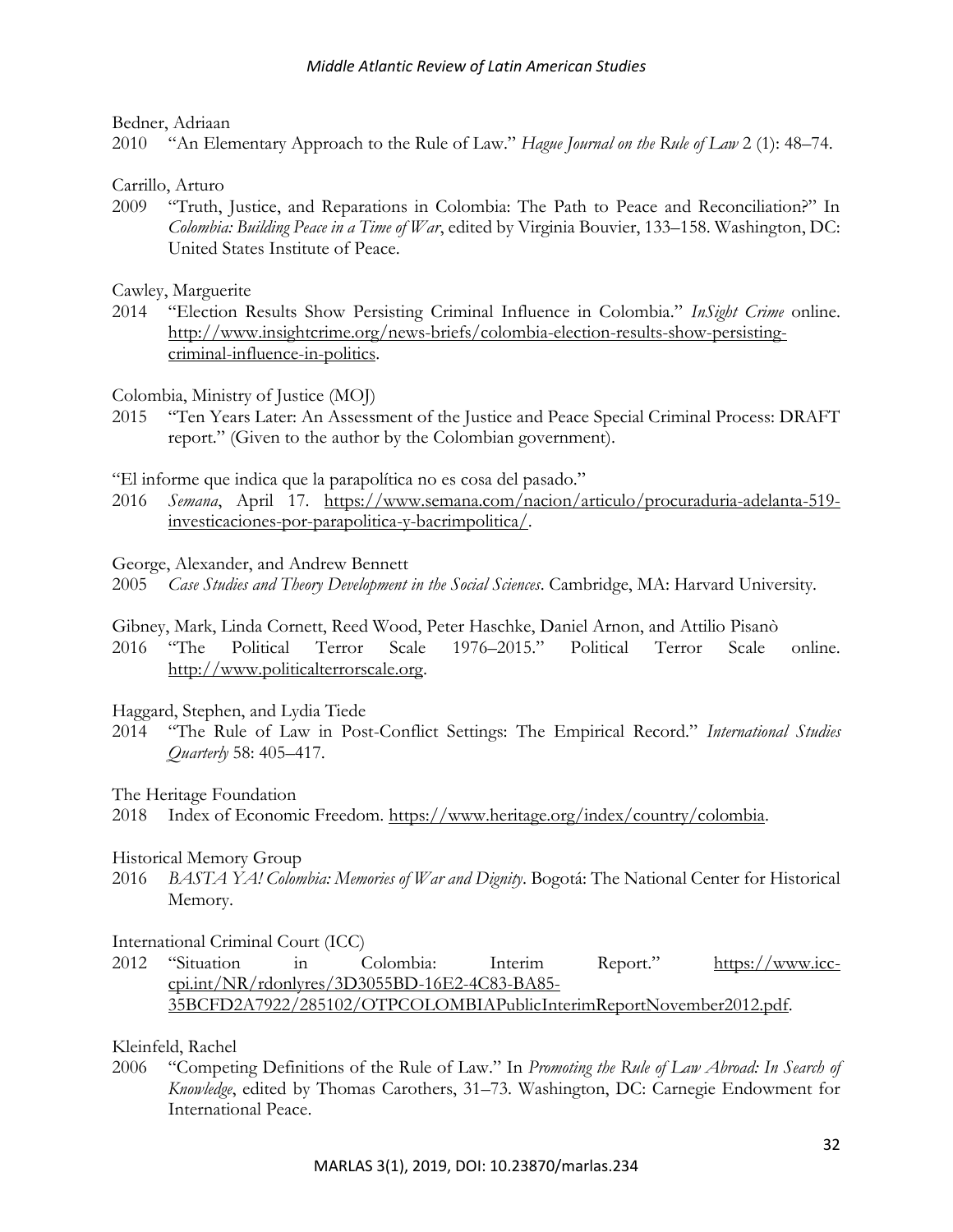Lang, Craig

2017 "The Impact of Transitional Justice on the Development of the Rule of Law." *FIU Electronic Theses and Dissertations*. 3465. [https://digitalcommons.fiu.edu/etd/3465.](https://digitalcommons.fiu.edu/etd/3465)

## Laplante, Lisa J., and Kimberly Theidon

2006 "Transitional Justice in Times of Conflict: Colombia's *Ley de Justicia y Paz*." *Michigan Journal of International Law* 28 (49): 49–108.

Law 975, Justice and Peace Law

2005 Online. [www.verdadabierta.com/.../352-ley-975-de-justicia-y-paz-version-en-ingles.](file:///C:/Users/Mary%20Roof/Documents/MARLAS/www.verdadabierta.com/.../352-ley-975-de-justicia-y-paz-version-en-ingles)

## Olsen, Tricia, Leigh Payne, and Andrew Reiter

2010 *Transitional Justice in Balance: Comparing Processes, Weighing Efficacy*. Washington, DC: United States Institute of Peace.

Organization for Security and Co-operation in Europe

- 2011 "Delivering Justice in Bosnia and Herzegovina: An Overview of War Crimes Processing from 2005 to 2010." [http://www.osce.org/bih/108103?download=true.](http://www.osce.org/bih/108103?download=true)
- 2015 "Statistics on War Crimes Cases in BiH." (Given to author by the OSCE Office in BiH).

Organization of American States Mission to Support the Peace Process in Colombia (MAPP) 2004–2016 Online. [https://www.mapp-oea.org/informes-semestrales/.](https://www.mapp-oea.org/informes-semestrales/)

### Parkinson, Charles

2013 "Colombia Colonel Sentenced to 19 Years for Paramilitary Ties." *InSight Crime* [http://www.insightcrime.org/news-briefs/colombia-colonel-sentenced-to-19-years-for](http://www.insightcrime.org/news-briefs/colombia-colonel-sentenced-to-19-years-for-paramilitary-ties)[paramilitary-ties.](http://www.insightcrime.org/news-briefs/colombia-colonel-sentenced-to-19-years-for-paramilitary-ties)

Rama Judicial

2017 Online. [https://www.ramajudicial.gov.co/web/10228/1136.](https://www.ramajudicial.gov.co/web/10228/1136)

Restrepo, Elvira-Maria

2012 "Transitional justice without a compass: Paramilitary demobilization in Colombia." In *After*  Oppression: Transitional Justice in Latin America and Eastern Europe, edited by Vesselin Popovski and Monica Serrano, 143–169. New York: United Nations University Press.

### Sikkink, Katherine

- 2011 *The Justice Cascade: How Human Rights Prosecutions Are Changing World Politics*. New York: W.W. Norton & Co.
- 2012 "Models of accountability and the effectiveness of transitional justice." In *After Oppression: Transitional Justice in Latin America and Eastern Europe*, edited by Vesselin Popovski and Monica Serrano, 19–38. New York: United Nations University Press.

## Stromseth, Jane, David Wippman, and Rosa Brooks

2006 *Can Might Make Rights? Building The Rule of Law After Military Interventions*. New York: Cambridge University Press.